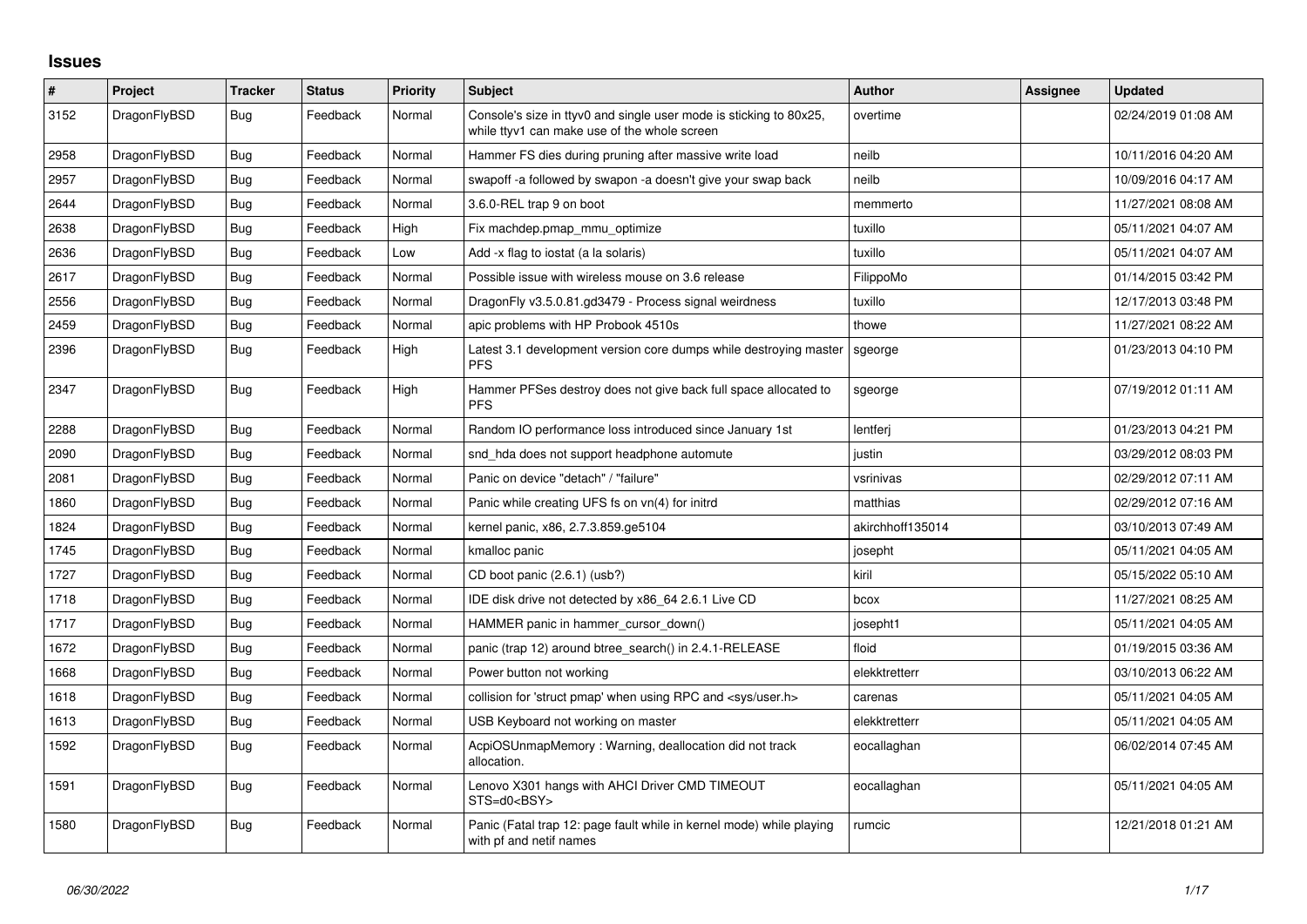| $\sharp$ | Project      | <b>Tracker</b> | <b>Status</b> | <b>Priority</b> | Subject                                                                                                                                                   | <b>Author</b>     | Assignee | <b>Updated</b>      |
|----------|--------------|----------------|---------------|-----------------|-----------------------------------------------------------------------------------------------------------------------------------------------------------|-------------------|----------|---------------------|
| 1577     | DragonFlyBSD | <b>Bug</b>     | Feedback      | Normal          | panic: assertion: leaf->base.obj_id == ip->obj_id in<br>hammer ip delete range                                                                            | qhwt+dfly         |          | 05/11/2021 04:01 AM |
| 1563     | DragonFlyBSD | <b>Bug</b>     | Feedback      | Normal          | reset(1) doesn't reset terminal to the defaults                                                                                                           | hasso             |          | 03/10/2013 04:17 AM |
| 1560     | DragonFlyBSD | <b>Bug</b>     | Feedback      | Normal          | Unable to modify partition table on ThinkPad T61p during install                                                                                          | rehsack           |          | 01/15/2015 08:57 AM |
| 1521     | DragonFlyBSD | Bug            | Feedback      | Normal          | amd64 2.4 livecd won't mount root at boot                                                                                                                 | bolapara          |          | 01/28/2018 03:45 AM |
| 1489     | DragonFlyBSD | <b>Bug</b>     | Feedback      | Normal          | panic: ufs dirbad: bad dir                                                                                                                                | rumcic            |          | 03/10/2013 04:34 AM |
| 1486     | DragonFlyBSD | <b>Bug</b>     | Feedback      | Normal          | Interrupt storm related to SATA DVD device                                                                                                                | hasso             |          | 05/11/2021 04:01 AM |
| 1481     | DragonFlyBSD | Bug            | Feedback      | Normal          | panic: assertion: kva_p(buf) in soopt_from_kbuf (after ipfw pipe<br>show, 2.2.1-R)                                                                        | combiner          |          | 05/11/2021 04:01 AM |
| 1456     | DragonFlyBSD | Bug            | Feedback      | Normal          | Microsoft wireless desktop problems                                                                                                                       | elekktretterr     |          | 01/15/2015 08:34 AM |
| 1454     | DragonFlyBSD | <b>Bug</b>     | Feedback      | Normal          | Unable to boot from external USB DVD drive                                                                                                                | elekktretterr     |          | 05/11/2021 04:01 AM |
| 1448     | DragonFlyBSD | Bug            | Feedback      | Normal          | panic: assertion: _tp->tt_msg->tt_cpuid == mycpuid in<br>tcp_callout_active tcp_output tcp_usr_send netmsg_pru_send<br>netmsg service tcpmsg service loop | dillon            |          | 05/11/2021 04:00 AM |
| 1429     | DragonFlyBSD | Bug            | Feedback      | Normal          | vkernel bug - "mfree: m->m_nextpkt != NULL"                                                                                                               | dillon            |          | 05/11/2021 04:00 AM |
| 1387     | DragonFlyBSD | <b>Bug</b>     | Feedback      | Normal          | zero-size malloc and ps: kvm getprocs: Bad address                                                                                                        | qhwt+dfly         |          | 05/11/2021 04:00 AM |
| 1332     | DragonFlyBSD | <b>Bug</b>     | Feedback      | Normal          | DFBSD 2.2 - Booting usbcdrom/usbsticks on thinkpad hangs on<br>"BTX Halted"                                                                               | tuxillo           |          | 05/11/2021 04:00 AM |
| 1330     | DragonFlyBSD | Bug            | Feedback      | Normal          | Hammer, usb disk, SYNCHRONIZE CACHE failure                                                                                                               | josepht           |          | 06/02/2014 04:56 AM |
| 1282     | DragonFlyBSD | <b>Bug</b>     | Feedback      | Normal          | panic (trap 12) when booting SMP kernel on Atom 330 (dual core)                                                                                           | tomaz.borstnar    |          | 05/11/2021 04:00 AM |
| 1250     | DragonFlyBSD | Bug            | Feedback      | Normal          | Panic upon plugging an USB flash drive into the machine                                                                                                   | rumcic            |          | 03/10/2013 05:17 AM |
| 1249     | DragonFlyBSD | <b>Bug</b>     | Feedback      | Normal          | panic: ffs vfree: freeing free inode                                                                                                                      | rumcic            |          | 03/10/2013 05:13 AM |
| 1144     | DragonFlyBSD | <b>Bug</b>     | Feedback      | Normal          | Incorrect clock under KVM                                                                                                                                 | msylvan           |          | 03/09/2013 01:17 PM |
| 1101     | DragonFlyBSD | Bug            | Feedback      | Normal          | ohci related panic                                                                                                                                        | polachok          |          | 05/11/2021 04:00 AM |
| 979      | DragonFlyBSD | <b>Bug</b>     | Feedback      | Normal          | Failure-prone USB mass storage (SB600? msdosfs? CAM?)                                                                                                     | floid             |          | 01/15/2015 08:38 AM |
| 846      | DragonFlyBSD | Bug            | Feedback      | Normal          | USB bugs:usb mouse can't used!                                                                                                                            | frankning         |          | 01/15/2015 08:36 AM |
| 806      | DragonFlyBSD | Bug            | Feedback      | Normal          | boot error on MacBook                                                                                                                                     | tralamazza        |          | 06/04/2022 05:28 AM |
| 570      | DragonFlyBSD | <b>Bug</b>     | Feedback      | Normal          | 1.8.x: ACPI problems                                                                                                                                      | qhwt+dfly         |          | 06/02/2014 03:45 AM |
| 285      | DragonFlyBSD | <b>Bug</b>     | Feedback      | Low             | interrupt latency with re without ip address configured                                                                                                   | thomas.nikolajsen |          | 02/20/2014 10:30 AM |
| 243      | DragonFlyBSD | <b>Bug</b>     | Feedback      | Normal          | weird behavior in the shell                                                                                                                               | swildner          |          | 05/31/2022 02:51 PM |
| 2100     | DragonFlyBSD | <b>Bug</b>     | Feedback      | Normal          | devfs related panic                                                                                                                                       | sepherosa         | alexh    | 07/10/2011 02:29 PM |
| 1127     | DragonFlyBSD | <b>Bug</b>     | Feedback      | Low             | cdrom drive not detected                                                                                                                                  | tgr               | corecode | 01/15/2015 08:55 AM |
| 2037     | DragonFlyBSD | <b>Bug</b>     | Feedback      | Normal          | Panic Bad link elm while building packages                                                                                                                | ftigeot           | dillon   | 04/21/2011 07:20 AM |
| 1831     | DragonFlyBSD | <b>Bug</b>     | Feedback      | High            | HAMMER "malloc limit exceeded" panic                                                                                                                      | eocallaghan       | dillon   | 06/04/2022 04:38 AM |
| 1411     | DragonFlyBSD | <b>Bug</b>     | Feedback      | Normal          | Burning doesn't work with ahci(4)                                                                                                                         | hasso             | dillon   | 05/11/2021 04:00 AM |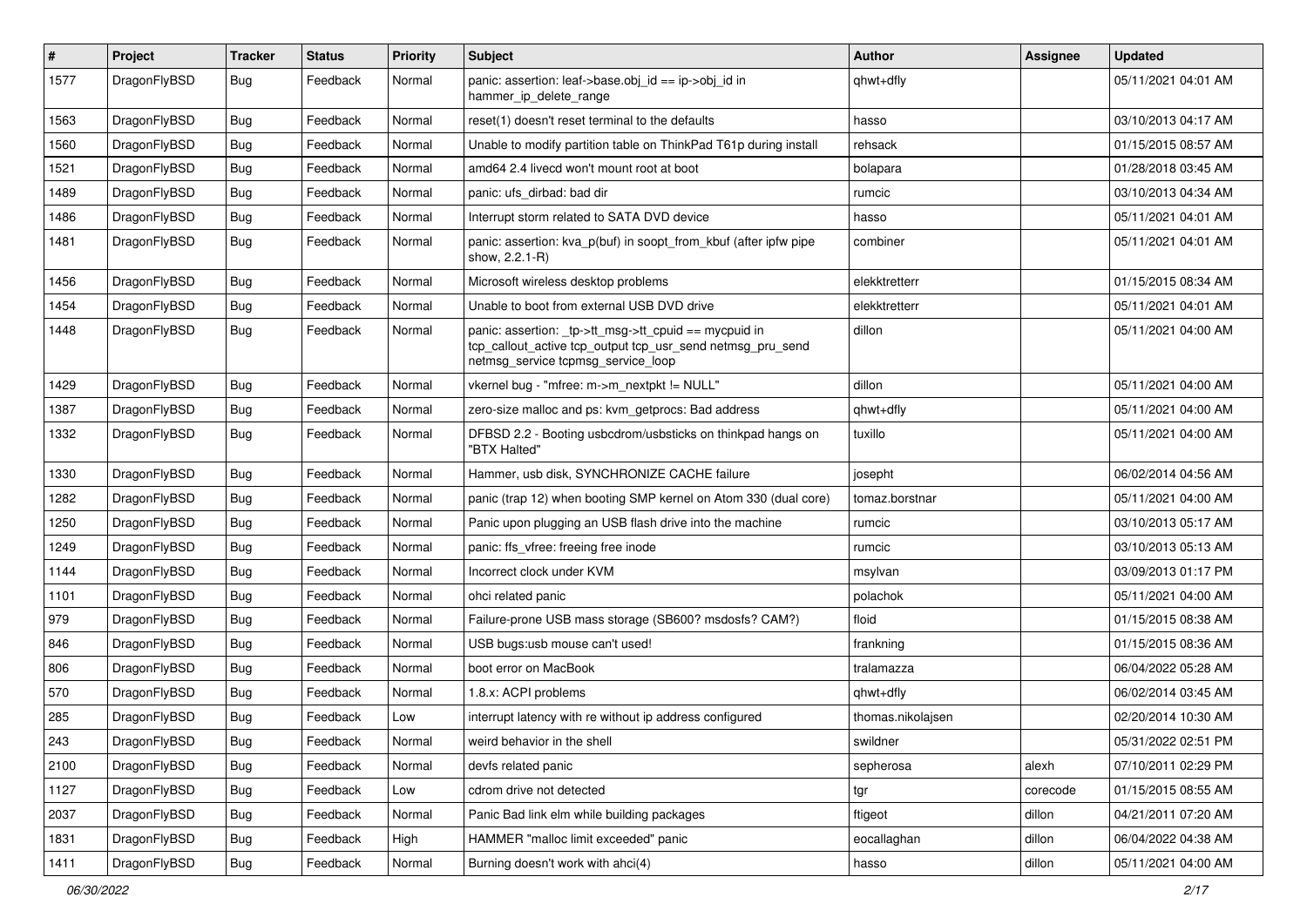| #    | Project      | <b>Tracker</b> | <b>Status</b> | <b>Priority</b> | <b>Subject</b>                                                                                            | Author           | Assignee | <b>Updated</b>      |
|------|--------------|----------------|---------------|-----------------|-----------------------------------------------------------------------------------------------------------|------------------|----------|---------------------|
| 1593 | DragonFlyBSD | Bug            | Feedback      | Normal          | panic: assertion: $ccb == ap > ap$ err $ccb$ in ahci put err $ccb$                                        | ftigeot          | ftigeot  | 05/15/2022 05:09 AM |
| 385  | DragonFlyBSD | <b>Bug</b>     | Feedback      | Low             | Mail archive address removal                                                                              | justin           | justin   | 03/09/2013 11:24 AM |
| 3205 | DragonFlyBSD | Bug            | Feedback      | High            | Go compiler net test failing                                                                              | t dfbsd          | tuxillo  | 05/10/2021 02:45 AM |
| 1587 | DragonFlyBSD | Bug            | Feedback      | Normal          | can't gdb across fork                                                                                     | corecode         | tuxillo  | 05/11/2021 03:54 AM |
| 1579 | DragonFlyBSD | Bug            | Feedback      | Normal          | dfly 2.4.1 does not like HP DL360G4p and Smart Array 6400 with<br>MSA20                                   | tomaz.borstnar   | tuxillo  | 06/02/2014 02:44 PM |
| 1428 | DragonFlyBSD | Bug            | Feedback      | Low             | POSIX.1e implementation is too old                                                                        | hasso            | tuxillo  | 05/11/2021 04:00 AM |
| 1397 | DragonFlyBSD | <b>Bug</b>     | Feedback      | Normal          | jobs -I output inconsistency when called from script                                                      | Anonymous        | tuxillo  | 05/15/2022 05:07 AM |
| 1287 | DragonFlyBSD | Bug            | Feedback      | Normal          | altg configuration doesn't work                                                                           | corecode         | tuxillo  | 05/11/2021 03:51 AM |
| 911  | DragonFlyBSD | <b>Bug</b>     | Feedback      | Normal          | kldload/kernel linker can exceed malloc reserve and panic system                                          | corecode         | tuxillo  | 05/11/2021 03:51 AM |
| 901  | DragonFlyBSD | <b>Bug</b>     | Feedback      | Normal          | route show needs to get data from all cpus                                                                | corecode         | tuxillo  | 05/11/2021 03:50 AM |
| 847  | DragonFlyBSD | Bug            | Feedback      | Normal          | processes getting stuck on mount point                                                                    | corecode         | tuxillo  | 05/11/2021 03:50 AM |
| 293  | DragonFlyBSD | <b>Bug</b>     | Feedback      | Low             | Various updates to the handbook                                                                           | victor           | victor   | 03/10/2013 04:46 AM |
| 2721 | DragonFlyBSD | Submit         | Feedback      | Low             | Some few zalloc calls to objcache ones replacements                                                       | dclink           | tuxillo  | 05/11/2021 04:08 AM |
| 2717 | DragonFlyBSD | Submit         | Feedback      | Normal          | Out of range numeric handling                                                                             | dclink           | tuxillo  | 05/11/2021 04:08 AM |
| 2438 | DragonFlyBSD | Submit         | Feedback      | Normal          | <b>TRIM</b> fixes                                                                                         | Anonymous        | tuxillo  | 05/11/2021 03:45 AM |
| 3317 | DragonFlyBSD | Bug            | In Progress   | Normal          | Network vtnet0 not working on Hetzner cloud                                                               | mneumann         |          | 06/18/2022 03:55 AM |
| 3310 | DragonFlyBSD | <b>Bug</b>     | In Progress   | Normal          | NVMM+QEMU fail to boot with UEFI: Mem Assist Failed<br>[gpa=0xfffffff0]                                   | liweitianux      |          | 01/11/2022 03:22 PM |
| 3299 | DragonFlyBSD | Bug            | In Progress   | Normal          | DragonFlyBSD reports utterly wrong uptime (most of the time, right<br>after booting in)                   | adrian           |          | 11/11/2021 01:43 PM |
| 3269 | DragonFlyBSD | <b>Bug</b>     | In Progress   | Normal          | Is double-buffer'd buf still required by HAMMER2 ?                                                        | tkusumi          |          | 05/12/2021 04:09 PM |
| 3113 | DragonFlyBSD | <b>Bug</b>     | In Progress   | Urgent          | Booting vKernel fails due being out of swap space                                                         | tcullen          |          | 05/11/2021 04:14 AM |
| 3111 | DragonFlyBSD | <b>Bug</b>     | In Progress   | High            | Mouse lags every second heavily under X11                                                                 | mneumann         |          | 12/12/2017 09:46 PM |
| 3021 | DragonFlyBSD | Bug            | In Progress   | Normal          | sys/dev/drm/i915/i915_gem_stolen.c:115]: (error) Signed integer<br>overflow for expression '65535<<20'    | dcb              |          | 04/11/2017 12:46 PM |
| 3011 | DragonFlyBSD | <b>Bug</b>     | In Progress   | Normal          | dragonfly/sys/dev/netif/re/re.c: suspicious code ?                                                        | dcb              |          | 07/29/2017 01:26 AM |
| 2797 | DragonFlyBSD | Bug            | In Progress   | Low             | vkernels with & without machdep.pmap_mmu_optimize                                                         | yellowrabbit2010 |          | 11/27/2021 08:06 AM |
| 2731 | DragonFlyBSD | <b>Bug</b>     | In Progress   | Normal          | Screen full of random colors when starting Xorg with Intel Haswell<br>HD Graphics P4600                   | ikatzmaier       |          | 11/12/2014 04:08 PM |
| 2631 | DragonFlyBSD | Bug            | In Progress   | Low             | Verify library versioning current with full package build and switch it<br>on (after publishing packages) | tuxillo          |          | 05/11/2021 04:06 AM |
| 2499 | DragonFlyBSD | <b>Bug</b>     | In Progress   | Urgent          | DRAGONFLY_3_2 lockd not responding correctly                                                              | Nerzhul          |          | 01/22/2013 12:47 PM |
| 2414 | DragonFlyBSD | <b>Bug</b>     | In Progress   | Normal          | Lenovo S10 acpi freeze (not new)                                                                          | davshao          |          | 05/11/2021 04:13 AM |
| 2360 | DragonFlyBSD | <b>Bug</b>     | In Progress   | Normal          | Wishlist: virtio driver import                                                                            | vsrinivas        |          | 06/04/2022 04:16 AM |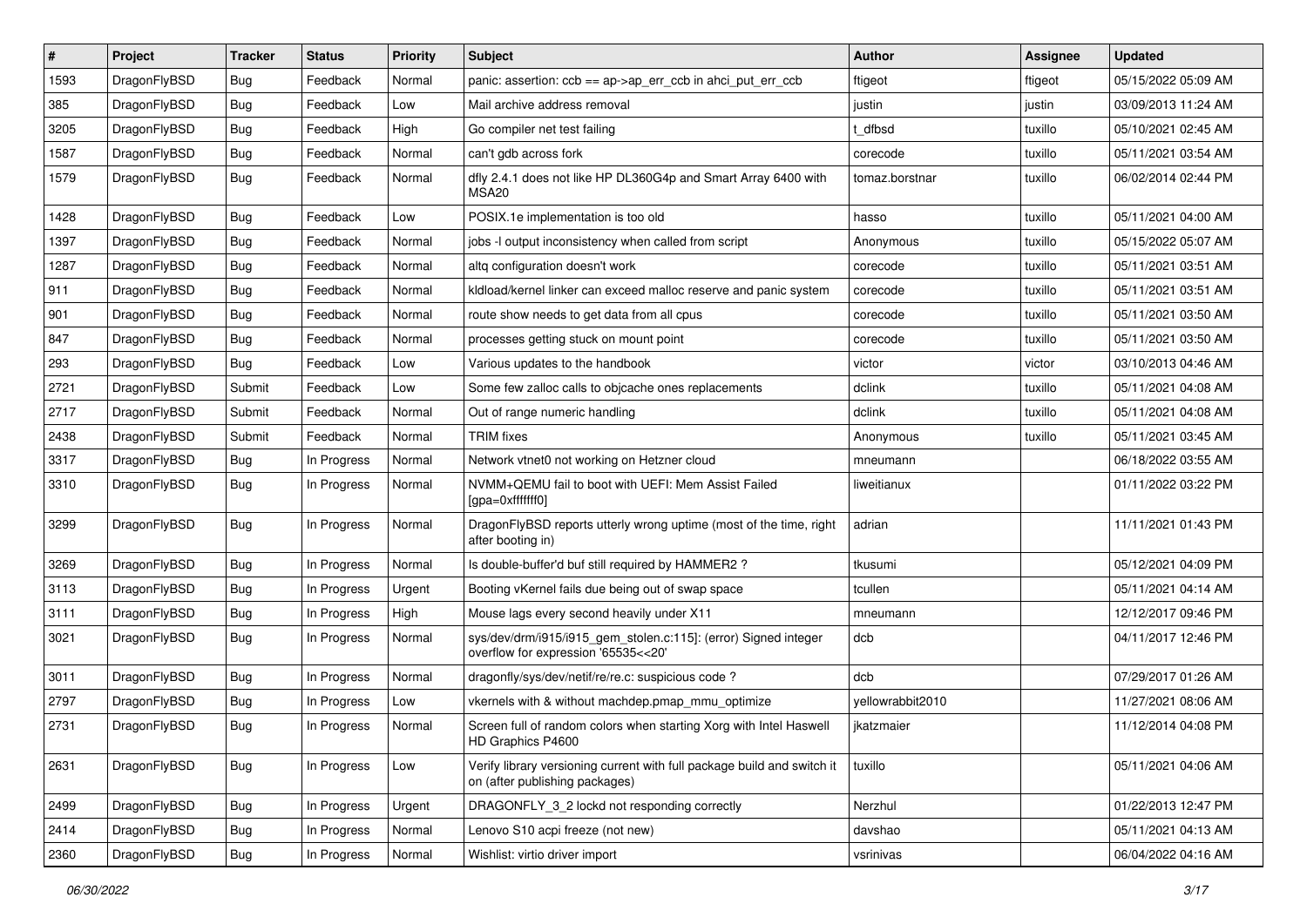| #    | Project      | <b>Tracker</b> | <b>Status</b> | <b>Priority</b> | <b>Subject</b>                                                                            | <b>Author</b>      | Assignee  | <b>Updated</b>      |
|------|--------------|----------------|---------------|-----------------|-------------------------------------------------------------------------------------------|--------------------|-----------|---------------------|
| 2351 | DragonFlyBSD | Bug            | In Progress   | Normal          | DFBSD v3.1.0.579.g44ccf - Stuck during startup, random freezes                            | tuxillo            |           | 04/24/2012 08:21 AM |
| 2345 | DragonFlyBSD | Bug            | In Progress   | Normal          | DFBSD v3.1.0.457.gd679f - NFS panic on diskless station                                   | tuxillo            |           | 04/07/2012 05:22 PM |
| 2296 | DragonFlyBSD | Bug            | In Progress   | High            | panic: assertion "m->wire count > 0" failed                                               | thomas.nikolajsen  |           | 08/30/2012 06:09 AM |
| 2282 | DragonFlyBSD | Bug            | In Progress   | Normal          | gdb segfaults with certain corefiles                                                      | tuxillo            |           | 01/18/2012 04:40 PM |
| 2013 | DragonFlyBSD | Bug            | In Progress   | Normal          | oversized DMA request loop                                                                | josepht            |           | 05/11/2021 04:06 AM |
| 1749 | DragonFlyBSD | Bug            | In Progress   | Normal          | HAMMER fsstress panic in hammer_flush_inode_core<br>'ip->flush_state != HAMMER_FST_FLUSH' | vsrinivas          |           | 05/11/2021 04:06 AM |
| 1744 | DragonFlyBSD | Bug            | In Progress   | Normal          | HAMMER fsstress panic in hammer_setup_child_callback                                      | vsrinivas          |           | 05/11/2021 04:05 AM |
| 1669 | DragonFlyBSD | Bug            | In Progress   | Normal          | Drive wont open using button                                                              | elekktretterr      |           | 02/29/2012 12:05 PM |
| 1661 | DragonFlyBSD | Bug            | In Progress   | Normal          | panic on password entry mount smb filesystem                                              | vsrinivas          |           | 11/27/2021 08:29 AM |
| 1502 | DragonFlyBSD | Bug            | In Progress   | Normal          | Lock while deleting files from nohistory HAMMER directories                               | hasso              |           | 03/10/2013 04:28 AM |
| 1368 | DragonFlyBSD | Bug            | In Progress   | Normal          | suspend signal race?                                                                      | qhwt+dfly          |           | 05/11/2021 03:51 AM |
| 1336 | DragonFlyBSD | Bug            | In Progress   | Normal          | Still looking for reports of missed directory entries w/ HAMMER                           | dillon             |           | 05/11/2021 04:00 AM |
| 1307 | DragonFlyBSD | Bug            | In Progress   | Normal          | hammer tid -2 shows unexpected result                                                     | corecode           |           | 10/18/2016 05:29 PM |
| 1218 | DragonFlyBSD | Bug            | In Progress   | Normal          | panic: assertion: $error == 0$ in hammer start transaction                                | rumcic             |           | 05/11/2021 04:00 AM |
| 1181 | DragonFlyBSD | Bug            | In Progress   | Normal          | ACX111 panic                                                                              | elekktretterr      |           | 05/11/2021 04:00 AM |
| 1148 | DragonFlyBSD | Bug            | In Progress   | Low             | BCM4311 wireless network adapter detected but not functional                              | archimedes.gaviola |           | 05/11/2021 04:00 AM |
| 884  | DragonFlyBSD | Bug            | In Progress   | High            | Performance/memory problems under filesystem IO load                                      | hasso              |           | 05/11/2021 03:50 AM |
| 725  | DragonFlyBSD | Bug            | In Progress   | Low             | 'make distribution' fails w/'ro' /usr/obj                                                 | c.turner           |           | 03/09/2013 01:01 PM |
| 604  | DragonFlyBSD | Bug            | In Progress   | Normal          | 1.8.1-RELEASE - clock runs fast on mainboard ASUS P5A-B                                   | yeti               |           | 05/11/2021 03:55 AM |
| 331  | DragonFlyBSD | Bug            | In Progress   | Normal          | ftpsesame (aka Bridging S01E03)                                                           | bastyaelvtars      |           | 03/09/2013 12:28 PM |
| 2353 | DragonFlyBSD | Bug            | In Progress   | Normal          | panic: assertion "gd->gd_spinlocks_wr == 0" failed in<br>bsd4_schedulerclock              | jaydg              | alexh     | 11/28/2012 01:57 AM |
| 2819 | DragonFlyBSD | Bug            | In Progress   | Normal          | Random micro system freezes after a week of uptime                                        | ftigeot            | dillon    | 08/16/2015 08:46 PM |
| 2549 | DragonFlyBSD | Bug            | In Progress   | Normal          | netgraph7: Kernel page fault.                                                             | russiane39         | nant      | 05/10/2013 11:20 PM |
| 168  | DragonFlyBSD | Bug            | In Progress   | Normal          | Livelocked limit engaged while trying to setup IPW wireless                               | mschacht           | sepherosa | 05/11/2021 04:05 AM |
| 1302 | DragonFlyBSD | Bug            | In Progress   | Normal          | Checkpoint regression?                                                                    | sjg                | sjg       | 07/10/2013 05:22 PM |
| 3318 | DragonFlyBSD | Bug            | In Progress   | Normal          | Segmenation fault when a process resumed with checkpt exits                               | zabolekar          | tuxillo   | 06/18/2022 08:24 AM |
| 3295 | DragonFlyBSD | <b>Bug</b>     | In Progress   | Normal          | Adapt devel/libvirt for nvmm                                                              | tuxillo            | tuxillo   | 11/03/2021 04:56 PM |
| 3028 | DragonFlyBSD | <b>Bug</b>     | In Progress   | Normal          | installer: confusion of set/get disk encryption passphrase dialogs                        | liweitianux        | tuxillo   | 06/03/2022 05:13 PM |
| 2358 | DragonFlyBSD | <b>Bug</b>     | In Progress   | Normal          | DFBSD v3.0.2.32.g928ca - panic: hammer: insufficient undo FIFO<br>space!                  | tuxillo            | tuxillo   | 05/10/2021 02:50 AM |
| 1921 | DragonFlyBSD | Bug            | In Progress   | Normal          | we miss mlockall                                                                          | alexh              | tuxillo   | 06/18/2022 04:08 AM |
| 1819 | DragonFlyBSD | <b>Bug</b>     | In Progress   | Low             | truss - Major revamping task list                                                         | tuxillo            | tuxillo   | 11/27/2021 08:45 AM |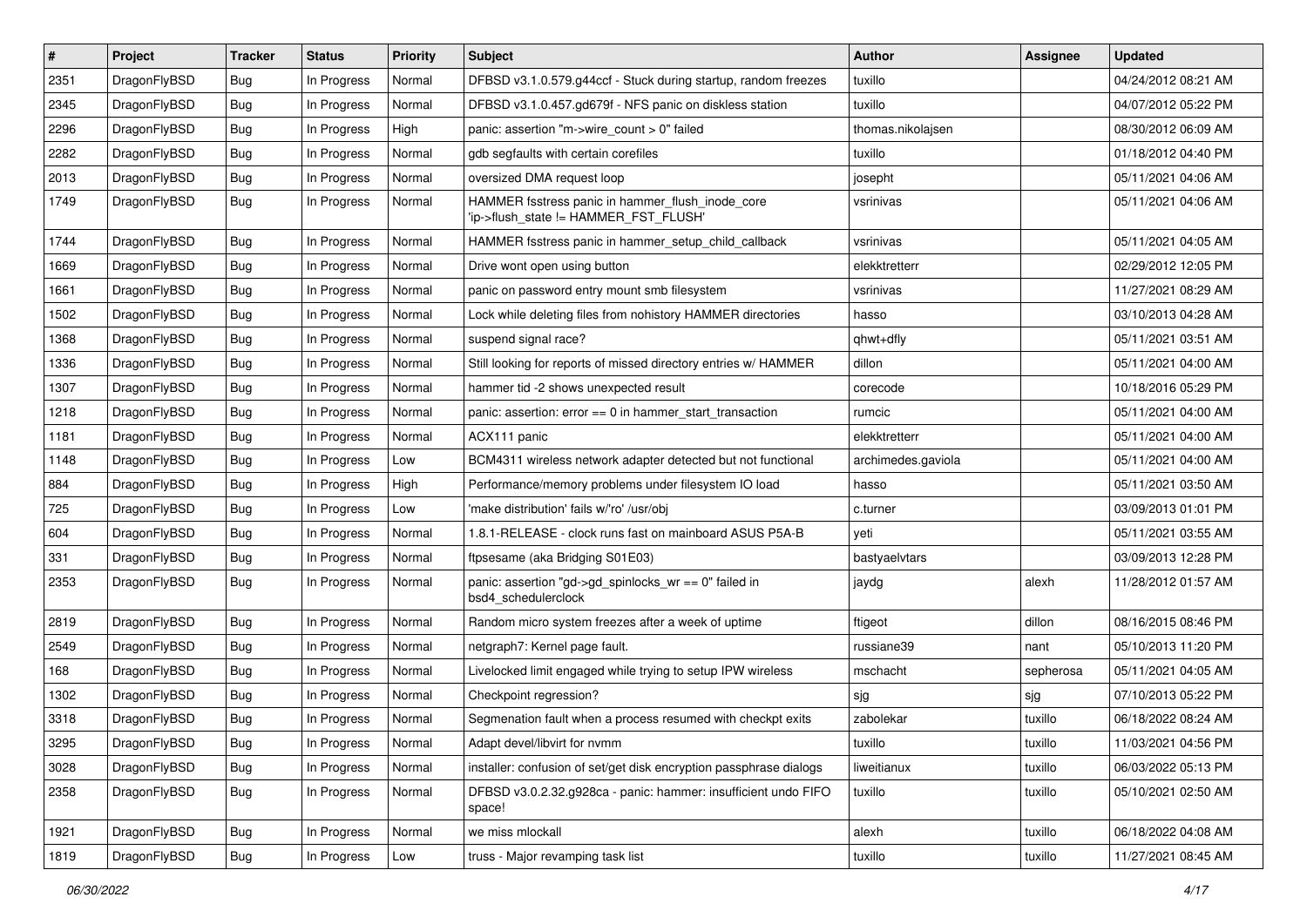| $\#$ | Project      | <b>Tracker</b> | <b>Status</b> | <b>Priority</b> | <b>Subject</b>                                                                                            | <b>Author</b>    | Assignee | <b>Updated</b>      |
|------|--------------|----------------|---------------|-----------------|-----------------------------------------------------------------------------------------------------------|------------------|----------|---------------------|
| 1584 | DragonFlyBSD | Bug            | In Progress   | Normal          | can't use ssh from jail: debug1: read passphrase: can't open<br>/dev/tty: Device busy                     | corecode         | tuxillo  | 05/11/2021 03:53 AM |
| 1583 | DragonFlyBSD | <b>Bug</b>     | In Progress   | Normal          | panic: assertion: cursor->trans->sync_lock_refs > 0 in<br>hammer_recover_cursor                           | corecode         | tuxillo  | 05/11/2021 03:53 AM |
| 1547 | DragonFlyBSD | <b>Bug</b>     | In Progress   | Normal          | disklabel64 automatic sizing                                                                              | corecode         | tuxillo  | 05/11/2021 03:52 AM |
| 1528 | DragonFlyBSD | Bug            | In Progress   | Normal          | ktrace does not show proper return values for pipe(2)                                                     | corecode         | tuxillo  | 05/11/2021 03:52 AM |
| 1475 | DragonFlyBSD | Bug            | In Progress   | Normal          | kernel blocks with low memory and syscons setting a high res mode<br>/ scrollback                         | corecode         | tuxillo  | 05/11/2021 03:52 AM |
| 1469 | DragonFlyBSD | Bug            | In Progress   | Normal          | Hammer history security concern                                                                           | corecode         | tuxillo  | 05/11/2021 03:52 AM |
| 1390 | DragonFlyBSD | Bug            | In Progress   | Normal          | Use id_t type for {get,set}priority()                                                                     | Anonymous        | tuxillo  | 07/05/2019 02:18 AM |
| 1030 | DragonFlyBSD | <b>Bug</b>     | In Progress   | Normal          | msdosfs umount panic                                                                                      | corecode         | tuxillo  | 05/11/2021 03:51 AM |
| 998  | DragonFlyBSD | <b>Bug</b>     | In Progress   | Normal          | Unconfiguring a vn while it is mounted                                                                    | rumcic           | tuxillo  | 05/11/2021 04:00 AM |
| 781  | DragonFlyBSD | <b>Bug</b>     | In Progress   | Normal          | fdisk uses wrong geometry on usb flash drives                                                             | corecode         | tuxillo  | 05/11/2021 03:50 AM |
| 742  | DragonFlyBSD | Bug            | In Progress   | Normal          | umount problems with multiple mounts                                                                      | corecode         | tuxillo  | 06/25/2022 04:02 AM |
| 3089 | DragonFlyBSD | <b>Bug</b>     | In Progress   | Normal          | vtnet(4) - disable TCP checksum offload by default                                                        | jlane            | vadaszi  | 05/11/2021 04:14 AM |
| 2391 | DragonFlyBSD | Bug            | In Progress   | Normal          | System lock with ahci and acpi enabled on ATI RS690 chipset with<br>SMB600 sata controller                | jorisgio         | vadaszi  | 06/03/2015 03:51 PM |
| 1398 | DragonFlyBSD | Submit         | In Progress   | Normal          | hdestroy(3) restricts hash key to point to malloc'ed space                                                | Anonymous        |          | 08/20/2021 04:06 PM |
| 3031 | DragonFlyBSD | Submit         | In Progress   | Normal          | Update drm/radeon to Linux 4.7.10 as much as possible                                                     | davshao          | ftigeot  | 08/19/2021 12:33 PM |
| 3160 | DragonFlyBSD | Submit         | In Progress   | Normal          | State the implementation difference in pkill/pgrep manual                                                 | sevan            | tuxillo  | 06/03/2022 05:15 PM |
| 3145 | DragonFlyBSD | Submit         | In Progress   | Normal          | Update libelf to FreeBSD 12 current and build as base library usable<br>by ports                          | davshao          | tuxillo  | 08/20/2021 03:58 PM |
| 1700 | DragonFlyBSD | Submit         | In Progress   | Normal          | skip boot2 menu on <enter></enter>                                                                        | Johannes.Hofmann | tuxillo  | 05/15/2022 08:35 AM |
| 3319 | DragonFlyBSD | Bug            | New           | Normal          | setproctitle() calls can change effect of later setproctitle() calls                                      | tonyc            |          | 06/29/2022 06:10 PM |
| 3316 | DragonFlyBSD | <b>Bug</b>     | <b>New</b>    | Normal          | hammer2 dirent create() allows creating >1 dirents with the same<br>name                                  | tkusumi          |          | 06/05/2022 12:35 PM |
| 3313 | DragonFlyBSD | <b>Bug</b>     | <b>New</b>    | Normal          | Can't boot from my live USB at all. The kernel loading process<br>hangs.                                  | rempas           |          | 06/03/2022 12:16 AM |
| 3311 | DragonFlyBSD | <b>Bug</b>     | <b>New</b>    | Low             | TrueCrypt support may cause kernel crash                                                                  | arcade@b1t.name  |          | 04/29/2022 06:19 AM |
| 3302 | DragonFlyBSD | Bug            | <b>New</b>    | Normal          | Will not boot on System76 Lemur Pro (lemp10)                                                              | piecuch          |          | 11/03/2021 10:21 AM |
| 3301 | DragonFlyBSD | <b>Bug</b>     | New           | Normal          | Gkrellm from the packages is not showing logged in users in main<br>window, logged in users always $== 0$ | adrian           |          | 01/08/2022 04:24 AM |
| 3300 | DragonFlyBSD | <b>Bug</b>     | New           | Normal          | Running Xvnc from TigerVNC package through the INETD daemon<br>in TCP WAIT mode fails hard                | adrian           |          | 01/08/2022 04:25 AM |
| 3298 | DragonFlyBSD | <b>Bug</b>     | New           | Normal          | Running "w" and having logged in via XDM through VNC, "w" prints<br>an extra error message                | piecuch          |          | 10/25/2021 09:16 AM |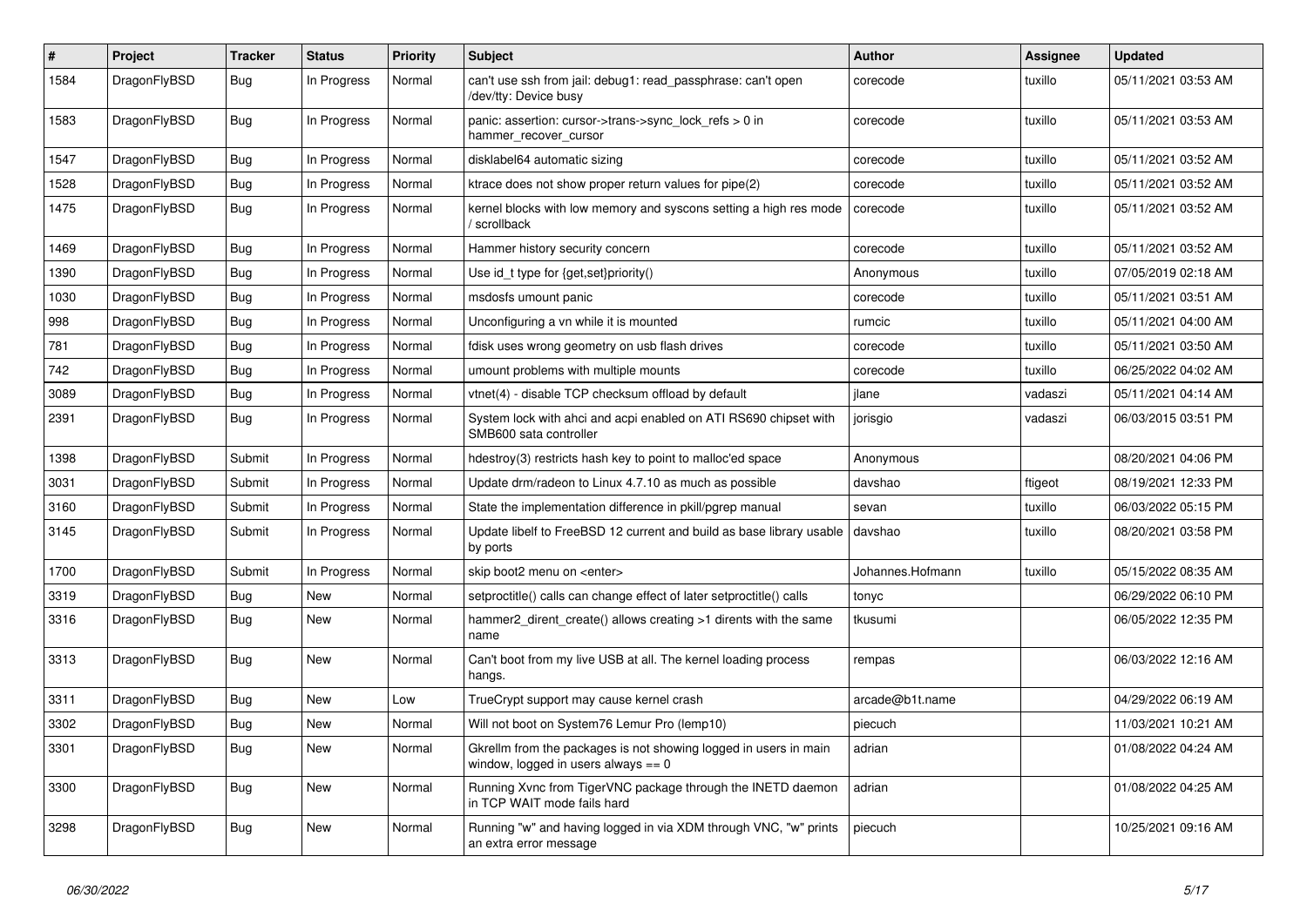| $\pmb{\#}$ | Project      | <b>Tracker</b> | <b>Status</b> | <b>Priority</b> | Subject                                                                                 | <b>Author</b>     | <b>Assignee</b> | <b>Updated</b>      |
|------------|--------------|----------------|---------------|-----------------|-----------------------------------------------------------------------------------------|-------------------|-----------------|---------------------|
| 3284       | DragonFlyBSD | Bug            | <b>New</b>    | Normal          | Wrong towlower() result for U+038A                                                      | bhaible           |                 | 07/10/2021 03:34 AM |
| 3283       | DragonFlyBSD | Bug            | <b>New</b>    | Normal          | mknodat() cannot create FIFOs                                                           | bhaible           |                 | 07/10/2021 03:34 AM |
| 3282       | DragonFlyBSD | Bug            | <b>New</b>    | Normal          | unexpected errno value from fopen()                                                     | bhaible           |                 | 07/10/2021 03:34 AM |
| 3281       | DragonFlyBSD | Bug            | New           | Normal          | Crash after leaving unattended for a while                                              | bhaible           |                 | 07/10/2021 03:32 AM |
| 3280       | DragonFlyBSD | Bug            | <b>New</b>    | Normal          | KMS console and i915(4) not working in 6.0                                              | cmusser           |                 | 07/10/2021 03:35 AM |
| 3278       | DragonFlyBSD | Bug            | New           | Normal          | Second screen image is distorted                                                        | arcade@b1t.name   |                 | 07/10/2021 03:36 AM |
| 3266       | DragonFlyBSD | Bug            | <b>New</b>    | High            | Filesystems broken due to "KKASSERT(count &<br>TOK_COUNTMASK);"                         | tkusumi           |                 | 03/15/2021 01:21 PM |
| 3252       | DragonFlyBSD | Bug            | <b>New</b>    | Normal          | tcsetattr/tcgetattr set errno incorrectly on non-TTY                                    | tonyc             |                 | 10/26/2020 09:34 PM |
| 3249       | DragonFlyBSD | Bug            | <b>New</b>    | Normal          | HAMMER2 fsync(2) not working properly                                                   | tkusumi           |                 | 09/21/2020 07:07 AM |
| 3247       | DragonFlyBSD | Bug            | <b>New</b>    | Normal          | Kernel panic doing nothing much                                                         | phma              |                 | 09/12/2020 11:40 PM |
| 3246       | DragonFlyBSD | Bug            | New           | Normal          | HAMMER2 unable to handle ENOSPC properly                                                | tkusumi           |                 | 09/04/2020 11:11 AM |
| 3245       | DragonFlyBSD | Bug            | <b>New</b>    | Normal          | panic: free: guard1x fail, i915 load from loader.conf                                   | polachok          |                 | 08/21/2020 10:36 AM |
| 3243       | DragonFlyBSD | Bug            | New           | Normal          | SMART status not reported properly for SSD disks                                        | daftaupe          |                 | 09/09/2020 11:03 PM |
| 3240       | DragonFlyBSD | Bug            | <b>New</b>    | High            | compile error because of openssl with /usr/dports/security/rhash for<br>mysql 8 install | <b>UlasSAYGIN</b> |                 | 06/04/2020 08:05 AM |
| 3239       | DragonFlyBSD | Bug            | <b>New</b>    | Normal          | unable to SIGKILL glitched emacs                                                        | piecuch           |                 | 05/26/2020 03:30 AM |
| 3238       | DragonFlyBSD | Bug            | New           | Normal          | race conditions when printing from vkernel console                                      | piecuch           |                 | 05/19/2020 02:50 PM |
| 3235       | DragonFlyBSD | Bug            | <b>New</b>    | Normal          | Kernel panic in devfs vnops.c                                                           | mneumann          |                 | 04/28/2020 07:00 AM |
| 3231       | DragonFlyBSD | Bug            | <b>New</b>    | Normal          | wifi drops on 5.8                                                                       | tse               |                 | 04/06/2020 05:08 AM |
| 3228       | DragonFlyBSD | <b>Bug</b>     | New           | Low             | pfi kif unref: state refcount $\leq$ 0 in dmesg                                         | justin            |                 | 03/05/2021 06:39 AM |
| 3226       | DragonFlyBSD | Bug            | <b>New</b>    | Normal          | Xorg freezes in vm: thread stuck in "objtrm1"                                           | peeter            |                 | 04/08/2020 02:10 AM |
| 3225       | DragonFlyBSD | Bug            | <b>New</b>    | Normal          | nfsd freeze when using qemu                                                             | tse               |                 | 03/17/2020 11:52 AM |
| 3224       | DragonFlyBSD | Bug            | <b>New</b>    | Normal          | Kernel panic when trying to ping6                                                       | zhtw              |                 | 03/08/2020 08:55 AM |
| 3222       | DragonFlyBSD | Bug            | New           | Normal          | gcc - undefined reference to '__atomic_load' (missing libatomic?)                       | mneumann          |                 | 02/08/2020 02:45 AM |
| 3219       | DragonFlyBSD | Bug            | <b>New</b>    | Normal          | x11/xorg port can not be build                                                          | <b>UlasSAYGIN</b> |                 | 03/31/2020 08:57 AM |
| 3218       | DragonFlyBSD | Bug            | New           | Normal          | Kernel panics are not sent to comconsole when booted over EFI                           | mqudsi            |                 | 12/02/2019 08:52 PM |
| 3217       | DragonFlyBSD | Bug            | <b>New</b>    | Normal          | rescue tools: make install fails if rescue folder doesn't exist                         | t dfbsd           |                 | 11/27/2019 08:16 PM |
| 3215       | DragonFlyBSD | <b>Bug</b>     | <b>New</b>    | Normal          | Hang in tcdrain(3) after write(3)                                                       | noloader          |                 | 11/25/2019 03:08 PM |
| 3209       | DragonFlyBSD | <b>Bug</b>     | New           | Normal          | svc has some minor bugs                                                                 | arcade@b1t.name   |                 | 10/24/2019 09:08 AM |
| 3208       | DragonFlyBSD | <b>Bug</b>     | New           | Normal          | Crash related to nfsd                                                                   | tse               |                 | 06/11/2020 05:52 AM |
| 3199       | DragonFlyBSD | <b>Bug</b>     | New           | Normal          | PFS label not found panic                                                               | tse               |                 | 08/21/2019 03:51 AM |
| 3197       | DragonFlyBSD | <b>Bug</b>     | New           | Normal          | DragonFly upgrades                                                                      | tse               |                 | 04/18/2020 04:18 PM |
| 3196       | DragonFlyBSD | <b>Bug</b>     | New           | Normal          | test issue after redmine upgrade (2)                                                    | tuxillo           |                 | 07/05/2019 04:33 AM |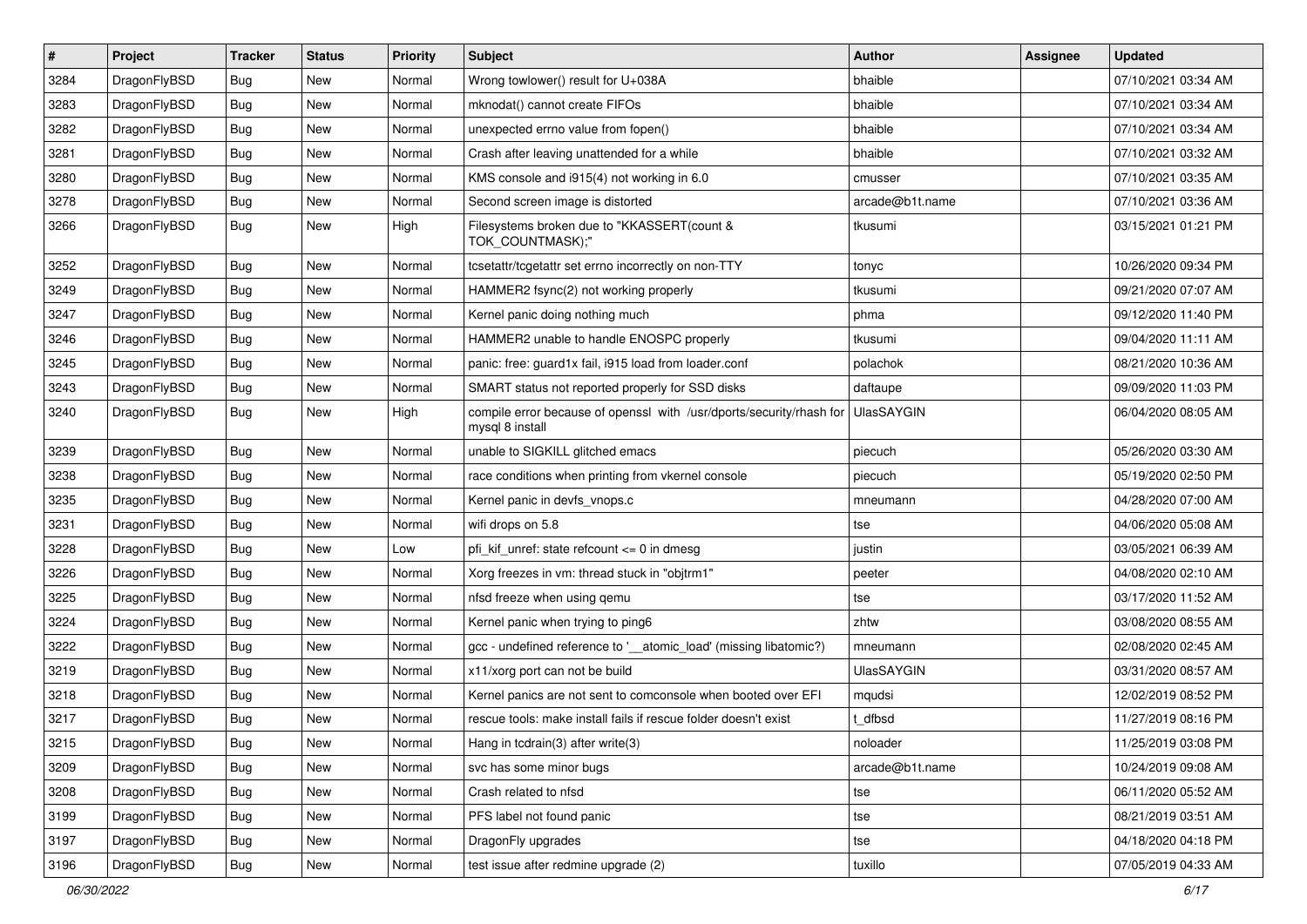| #    | Project      | <b>Tracker</b> | <b>Status</b> | <b>Priority</b> | Subject                                                                                                                                                     | Author                 | Assignee | <b>Updated</b>      |
|------|--------------|----------------|---------------|-----------------|-------------------------------------------------------------------------------------------------------------------------------------------------------------|------------------------|----------|---------------------|
| 3194 | DragonFlyBSD | Bug            | New           | High            | Hammer kernel crash on mirror-stream of PFS after upgrade<br>(assertion "cursor->flags &<br>HAMMER_CURSOR_ITERATE_CHECK" failed in<br>hammer_btree_iterate) | Anonymous              |          | 06/29/2019 01:32 PM |
| 3189 | DragonFlyBSD | <b>Bug</b>     | <b>New</b>    | Normal          | Allow DragonFly Mail Agent to accept an alternate config via<br>command line switch                                                                         | iang                   |          | 08/16/2021 12:42 AM |
| 3184 | DragonFlyBSD | Bug            | New           | Normal          | tsleep(9) return value when PCATCH specified                                                                                                                | tkusumi                |          | 04/03/2019 06:49 AM |
| 3170 | DragonFlvBSD | <b>Bug</b>     | <b>New</b>    | Normal          | repeatable nfsd crash                                                                                                                                       | tse                    |          | 06/11/2020 05:52 AM |
| 3165 | DragonFlyBSD | <b>Bug</b>     | <b>New</b>    | Normal          | Looping at boot time                                                                                                                                        | gop                    |          | 12/28/2018 01:04 PM |
| 3157 | DragonFlyBSD | <b>Bug</b>     | <b>New</b>    | Normal          | TP-Link UE300 not working in 5.2-RELEASE                                                                                                                    | tuxillo                |          | 11/15/2018 02:08 PM |
| 3143 | DragonFlyBSD | Bug            | <b>New</b>    | Normal          | assertion "0" failed in hammer2 inode xop chain sync                                                                                                        | cbin                   |          | 07/18/2018 12:50 PM |
| 3141 | DragonFlyBSD | <b>Bug</b>     | New           | Normal          | dhclient blocks boot process                                                                                                                                | rowo                   |          | 12/16/2018 11:01 AM |
| 3139 | DragonFlyBSD | Bug            | <b>New</b>    | Normal          | USB Mouse Does Not Work in DragonflyBSD guest on VirtualBox                                                                                                 | chiguy1256             |          | 06/24/2018 10:14 PM |
| 3134 | DragonFlyBSD | <b>Bug</b>     | <b>New</b>    | Normal          | RFC 3021 (/31 networks) appear to be unsupported                                                                                                            | jailbird               |          | 05/16/2018 11:03 PM |
| 3132 | DragonFlyBSD | Bug            | <b>New</b>    | Low             | unifdef mined                                                                                                                                               | bcallah                |          | 04/26/2018 08:34 PM |
| 3129 | DragonFlyBSD | <b>Bug</b>     | New           | High            | Kernel panic with 5.2.0 on A2SDi-4C-HLN4F                                                                                                                   | stateless              |          | 04/24/2018 12:50 AM |
| 3124 | DragonFlyBSD | <b>Bug</b>     | <b>New</b>    | High            | DragonFlyBSD 5.0.2 with Hammer2 with UEFI install doesn't boot                                                                                              | wiesl                  |          | 06/18/2019 05:07 AM |
| 3120 | DragonFlyBSD | Bug            | <b>New</b>    | Normal          | Intel AC 8260 firmware does not load                                                                                                                        | Vintodrimmer           |          | 08/28/2018 03:30 AM |
| 3117 | DragonFlyBSD | <b>Bug</b>     | New           | Normal          | Problem with colours if "intel" video-driver used                                                                                                           | dpostolov              |          | 01/07/2018 11:35 PM |
| 3116 | DragonFlyBSD | Bug            | <b>New</b>    | Normal          | da0 detects on very big volume if to _remove_ usb install stick and<br>reboot on Intel NUC5PPYH                                                             | dpostolov              |          | 01/07/2018 09:40 PM |
| 3110 | DragonFlyBSD | Bug            | <b>New</b>    | Normal          | crash with ipfw3 under load                                                                                                                                 | bnegre82               |          | 12/09/2017 06:22 AM |
| 3107 | DragonFlyBSD | <b>Bug</b>     | <b>New</b>    | Low             | ACPI interrupt storm when loading i915 on Lenovo T460                                                                                                       | oyvinht                |          | 07/15/2020 07:01 AM |
| 3101 | DragonFlyBSD | <b>Bug</b>     | New           | Low             | PFI CGI install not working in dragonflybsd 5.0.1 USB install                                                                                               | bnegre82               |          | 05/11/2021 04:14 AM |
| 3076 | DragonFlyBSD | <b>Bug</b>     | New           | Normal          | sys/dev/netif/ig_hal/e1000_ich8lan.c:1594: sanity checking mixup?                                                                                           | dcb                    |          | 10/11/2017 01:58 AM |
| 3052 | DragonFlyBSD | Bug            | <b>New</b>    | Normal          | panic DragonFly v4.8.1-RELEASE by mounting a malformed NTFS<br>image [64.000]                                                                               | open.source@ribose.com |          | 08/14/2017 03:22 AM |
| 3051 | DragonFlyBSD | Bug            | New           | Normal          | panic DragonFly v4.8.1-RELEASE by mounting a malformed NTFS<br>image [12.000]                                                                               | open.source@ribose.com |          | 08/14/2017 03:20 AM |
| 3049 | DragonFlyBSD | Bug            | <b>New</b>    | Normal          | panic DragonFly v4.8.1-RELEASE by mounting a malformed<br>msdosfs image [12.128]                                                                            | open.source@ribose.com |          | 08/14/2017 02:53 AM |
| 3047 | DragonFlyBSD | Bug            | New           | Normal          | HAMMER critical write error                                                                                                                                 | samuel                 |          | 06/19/2019 09:50 AM |
| 3036 | DragonFlyBSD | <b>Bug</b>     | New           | Normal          | panic in icmp_redirect_start() ASSERT_IN_NETISR(0)                                                                                                          | tautolog               |          | 05/11/2017 07:27 PM |
| 3035 | DragonFlyBSD | <b>Bug</b>     | New           | Normal          | panic: assertion "cpu $>= 0$ && cpu < ncpus" failed in netisr cpuport<br>at /usr/src/sys/net/netisr2.h:87                                                   | masu                   |          | 05/11/2017 01:24 AM |
| 3029 | DragonFlyBSD | <b>Bug</b>     | New           | Normal          | Running DflyBSD 4.8 on FreeBSD bhyve as a guest                                                                                                             | iron                   |          | 05/13/2022 04:33 AM |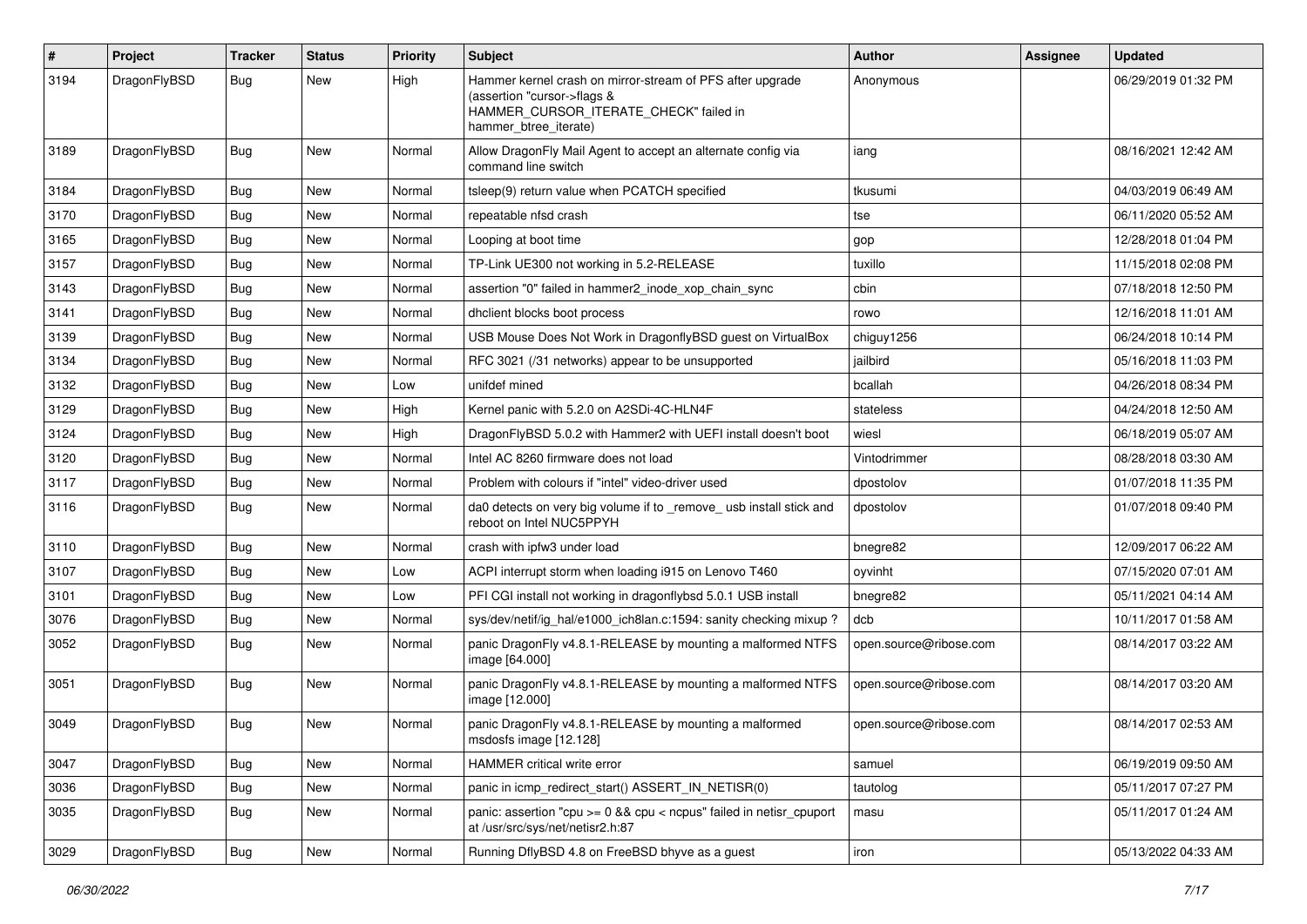| $\sharp$ | Project      | <b>Tracker</b> | <b>Status</b> | <b>Priority</b> | Subject                                                                                                       | <b>Author</b>   | Assignee | <b>Updated</b>      |
|----------|--------------|----------------|---------------|-----------------|---------------------------------------------------------------------------------------------------------------|-----------------|----------|---------------------|
| 3025     | DragonFlyBSD | Bug            | New           | Normal          | sys/dev/powermng/powernow/powernow.c:284: bad comparison?                                                     | dcb             |          | 09/23/2017 07:45 AM |
| 3024     | DragonFlyBSD | Bug            | New           | Low             | sys/dev/netif/wi/if wi.c:1090]: (style) Redundant condition                                                   | dcb             |          | 04/11/2017 11:56 AM |
| 3022     | DragonFlyBSD | Bug            | New           | Normal          | sys/dev/netif/ath/ath/if ath.c:2142: strange bitmask?                                                         | dcb             |          | 04/11/2017 11:49 AM |
| 3018     | DragonFlyBSD | Bug            | New           | Normal          | sys/bus/u4b/wlan/if_run.c:5464]: (style) Redundant condition                                                  | dcb             |          | 04/11/2017 11:26 AM |
| 3006     | DragonFlyBSD | Bug            | <b>New</b>    | Normal          | boot0cfg: panic in kern_udev.c in function _udev_dict_set_cstr when<br>installing in VirtualBox               | MichiGreat      |          | 04/01/2017 02:22 PM |
| 2994     | DragonFlyBSD | Bug            | New           | Normal          | Intermittent boot hangs after git: hammer - HAMMER Version 7                                                  | davshao         |          | 03/30/2017 02:06 PM |
| 2972     | DragonFlyBSD | Bug            | New           | Normal          | ipfw3 "deny to me" does not work correctly                                                                    | mneumann        |          | 12/27/2016 12:11 PM |
| 2970     | DragonFlyBSD | Bug            | New           | Normal          | kernel 4.7: "Is -I" causes panic on UDF filesystem: "bgetvp -<br>overlapping buffer"                          | peeter          |          | 12/21/2016 02:46 AM |
| 2936     | DragonFlyBSD | Bug            | <b>New</b>    | Normal          | loader.efi crashes while loading kernel                                                                       | spaceille       |          | 08/20/2016 06:17 AM |
| 2931     | DragonFlyBSD | Bug            | New           | Low             | 'gdb' of 'vkernel' unable to print backtrace                                                                  | tofergus        |          | 07/26/2016 01:51 PM |
| 2930     | DragonFlyBSD | Bug            | New           | High            | 'objcache' causes panic during 'nfs readdir'                                                                  | tofergus        |          | 07/26/2016 01:09 PM |
| 2924     | DragonFlyBSD | <b>Bug</b>     | New           | Normal          | cat -v fails to tag characters in extended table with M- prefix with<br>some locales                          | sevan           |          | 07/11/2016 07:18 AM |
| 2917     | DragonFlyBSD | Bug            | <b>New</b>    | Normal          | da8: reading primary partition table: error accessing offset<br>000000000000 for 512                          | liweitianux     |          | 05/11/2021 08:43 PM |
| 2915     | DragonFlyBSD | Bug            | New           | High            | Hammer mirror-copy problem                                                                                    | t dfbsd         |          | 08/25/2016 05:28 AM |
| 2898     | DragonFlyBSD | <b>Bug</b>     | <b>New</b>    | Normal          | <b>HAMMER</b> panic                                                                                           | pavalos         |          | 11/03/2018 07:05 AM |
| 2892     | DragonFlyBSD | <b>Bug</b>     | New           | Normal          | swap pager:indefinite wait bufferf error                                                                      | lhmwzy          |          | 02/21/2016 10:32 PM |
| 2891     | DragonFlyBSD | Bug            | <b>New</b>    | Normal          | Kernel panic in IEEE802.11 related code                                                                       | shamaz          |          | 05/29/2016 05:49 PM |
| 2890     | DragonFlyBSD | <b>Bug</b>     | New           | Normal          | not able to boot usb installer on Toshiba Chromebook 2                                                        | johnnywhishbone |          | 02/22/2016 03:42 AM |
| 2887     | DragonFlyBSD | Bug            | New           | Low             | Missing extattr_namespace_to_string and<br>extattr_string_to_namespace functions                              | rubenk          |          | 02/06/2016 05:09 AM |
| 2886     | DragonFlyBSD | Bug            | New           | Normal          | dragonfly mail agent: sending a testmail causes high system load                                              | worf            |          | 02/05/2016 05:53 AM |
| 2882     | DragonFlyBSD | Bug            | <b>New</b>    | Low             | bridge sends packets from individual interfaces                                                               | arcade@b1t.name |          | 01/09/2016 12:43 PM |
| 2881     | DragonFlyBSD | <b>Bug</b>     | New           | Normal          | Pulseaudio hangs/resets system when starting X11                                                              | mneumann        |          | 01/09/2016 03:08 AM |
| 2878     | DragonFlyBSD | <b>Bug</b>     | New           | Low             | [fix] CCVER problem when using clang and cpu extensions<br>(intrinsics)                                       | arcade@b1t.name |          | 06/24/2016 04:25 AM |
| 2877     | DragonFlyBSD | <b>Bug</b>     | <b>New</b>    | Low             | sed fails when working with UTF-8 locale and non-UTF symbols                                                  | arcade@b1t.name |          | 12/30/2015 11:20 AM |
| 2874     | DragonFlyBSD | Bug            | New           | Normal          | make world DESTDIR=/emptydir fails                                                                            | pascii          |          | 12/25/2015 07:04 AM |
| 2863     | DragonFlyBSD | Bug            | New           | Normal          | HAMMER synch tid is zero                                                                                      | shamaz          |          | 12/12/2015 11:24 PM |
| 2859     | DragonFlyBSD | <b>Bug</b>     | <b>New</b>    | Low             | Installer configuration menu always highlights "Select timezone", no<br>matter which step was last completed. | cgag            |          | 12/02/2015 01:54 PM |
| 2858     | DragonFlyBSD | Bug            | New           | Low             | Installer "Local or UTC" question should have "No" selected by<br>default.                                    | cgag            |          | 12/02/2015 01:18 PM |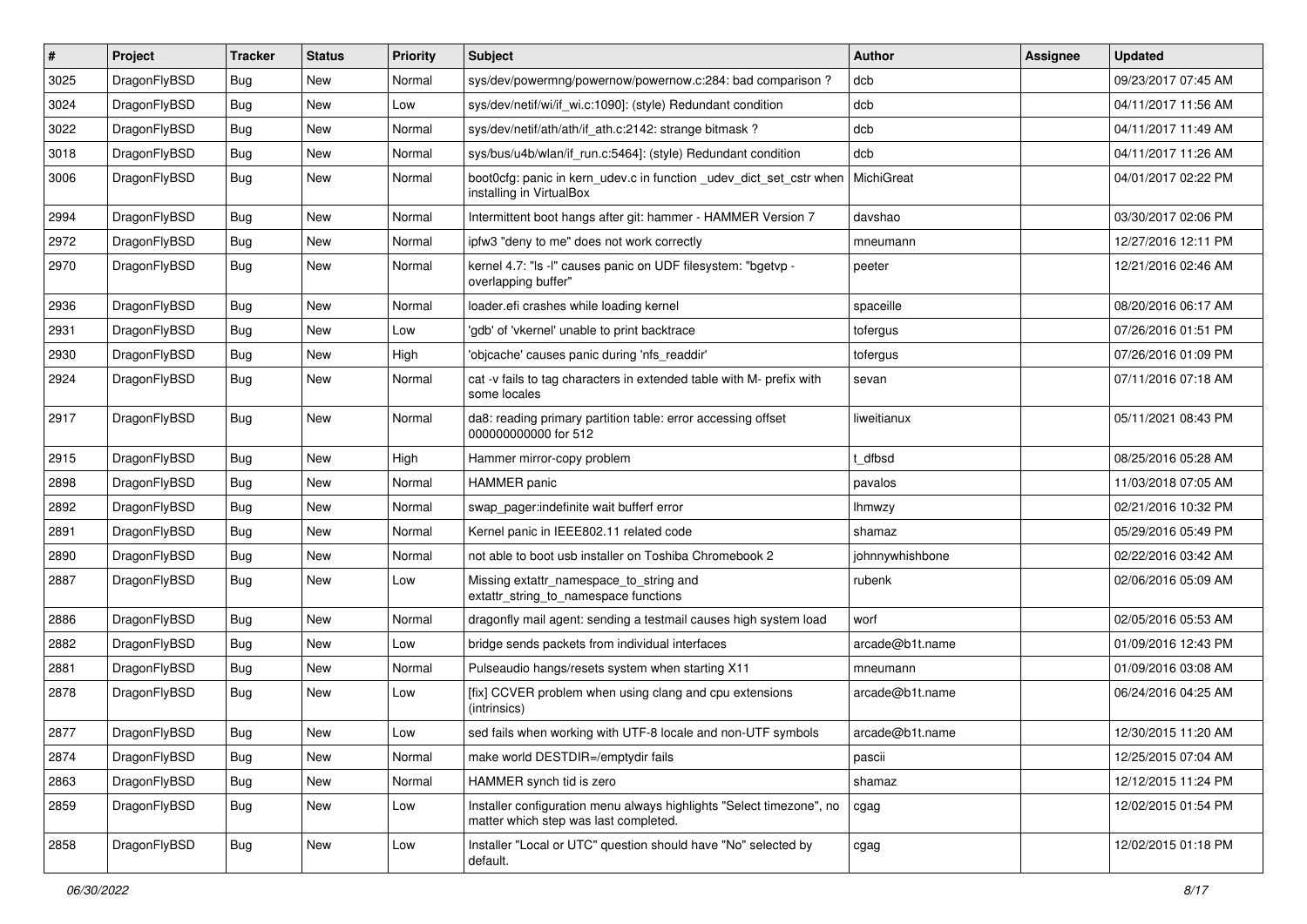| $\sharp$ | Project      | <b>Tracker</b> | <b>Status</b> | <b>Priority</b> | <b>Subject</b>                                                                                                       | <b>Author</b>    | Assignee | <b>Updated</b>      |
|----------|--------------|----------------|---------------|-----------------|----------------------------------------------------------------------------------------------------------------------|------------------|----------|---------------------|
| 2857     | DragonFlyBSD | Bug            | <b>New</b>    | Normal          | hammer stalls via bitcoin-qt                                                                                         | tkusumi          |          | 11/30/2015 06:52 AM |
| 2852     | DragonFlyBSD | Bug            | New           | Normal          | Hammer File System - hangs on undo during system boot / mount -<br>will not recover on DragonFlyBSD newer than 3.6.0 | abale            |          | 05/11/2021 04:07 AM |
| 2840     | DragonFlyBSD | Bug            | <b>New</b>    | Normal          | wrong voltage is reported                                                                                            | vellowrabbit2010 |          | 09/11/2015 06:09 PM |
| 2835     | DragonFlyBSD | Bug            | <b>New</b>    | Normal          | /usr/include/c++/5.0/bits/c++locale.h likes<br>POSIX_C_SOURCE>=200809                                                | davshao          |          | 11/18/2015 03:40 AM |
| 2820     | DragonFlyBSD | <b>Bug</b>     | <b>New</b>    | Normal          | TP-Link USB Wi-Fi adapter cannot be reattached to the system                                                         | shamaz           |          | 05/22/2015 09:45 PM |
| 2816     | DragonFlyBSD | <b>Bug</b>     | <b>New</b>    | Normal          | A multitasking process being debugged can get stuck                                                                  | phma             |          | 05/19/2015 03:57 AM |
| 2812     | DragonFlyBSD | <b>Bug</b>     | <b>New</b>    | Normal          | Panic on Intel DE3815TYKHE                                                                                           | tmorp            |          | 05/14/2015 03:14 PM |
| 2809     | DragonFlyBSD | Bug            | <b>New</b>    | Normal          | hammer mirror-stream                                                                                                 | masu             |          | 04/10/2015 12:33 AM |
| 2808     | DragonFlyBSD | Bug            | <b>New</b>    | Normal          | X freeze by switching between X and VT - results in black screen                                                     | lukesky333       |          | 05/11/2021 03:55 AM |
| 2806     | DragonFlyBSD | <b>Bug</b>     | <b>New</b>    | Normal          | failed to configure a link-local address on ath0 (errno = 22)                                                        | Chingyuan        |          | 05/25/2021 01:00 AM |
| 2803     | DragonFlyBSD | <b>Bug</b>     | <b>New</b>    | Normal          | HAMMER: Warning: UNDO area too small!                                                                                | ftigeot          |          | 03/11/2015 03:42 PM |
| 2802     | DragonFlyBSD | Bug            | <b>New</b>    | Normal          | USB Wifi urtwn0 crash from cd boot                                                                                   | opvalues         |          | 03/10/2015 01:07 AM |
| 2799     | DragonFlyBSD | Bug            | <b>New</b>    | Normal          | Fatal trap 12 caused by moused(8) -p/dev/cual0                                                                       | opvalues         |          | 03/04/2015 11:01 PM |
| 2788     | DragonFlyBSD | <b>Bug</b>     | <b>New</b>    | Normal          | ioctl GSLICEINFO: Not working for vnode slice                                                                        | mneumann         |          | 02/12/2015 07:49 AM |
| 2738     | DragonFlyBSD | <b>Bug</b>     | <b>New</b>    | Normal          | Hammer: Strange behavior when trying to recover old version of<br>moved file                                         | roland           |          | 11/20/2014 08:02 AM |
| 2736     | DragonFlyBSD | Bug            | <b>New</b>    | High            | kernel panics on acpi timer probe function                                                                           | cnb              |          | 05/11/2021 03:55 AM |
| 2735     | DragonFlyBSD | <b>Bug</b>     | <b>New</b>    | Urgent          | iwn panics SYSSASSERT                                                                                                | cnb              |          | 05/11/2021 03:55 AM |
| 2712     | DragonFlyBSD | <b>Bug</b>     | <b>New</b>    | Normal          | connect(2) returns EINVAL when retrying after ECONNREFUSED                                                           | jorisgio         |          | 08/14/2014 05:31 PM |
| 2708     | DragonFlyBSD | Bug            | <b>New</b>    | Normal          | unable to send TCP nor UDP on age(4) interface                                                                       | dermiste         |          | 05/11/2021 03:54 AM |
| 2688     | DragonFlyBSD | <b>Bug</b>     | <b>New</b>    | Normal          | 67613368bdda7 Fix wrong checks for U4B presence Asrock Z77M<br>difficulty detecting USB keyboard                     | davshao          |          | 06/28/2014 07:08 PM |
| 2687     | DragonFlyBSD | <b>Bug</b>     | <b>New</b>    | Normal          | natacontrol software RAID in installer                                                                               | csmelosky        |          | 06/22/2014 12:03 PM |
| 2680     | DragonFlyBSD | Bug            | New           | Low             | boot0cfg update makes box unbootable                                                                                 | herrgard         |          | 06/10/2014 06:02 AM |
| 2675     | DragonFlyBSD | <b>Bug</b>     | <b>New</b>    | Low             | Ultimate N WiFi Link 5300 get iwn intr: fatal firmware error on 5GHz                                                 | revuwa           |          | 05/11/2021 04:07 AM |
| 2674     | DragonFlyBSD | Bug            | <b>New</b>    | Normal          | <b>GPT Support</b>                                                                                                   | ftigeot          |          | 12/28/2015 02:54 PM |
| 2657     | DragonFlyBSD | Bug            | <b>New</b>    | High            | Needs acl to migrate our servers                                                                                     | ferney           |          | 03/31/2014 11:37 AM |
| 2652     | DragonFlyBSD | Bug            | New           | Normal          | 189a0ff3761b47  ix: Implement MSI-X support locks up Lenovo<br>S10 Intel Atom n270                                   | davshao          |          | 05/14/2014 01:55 AM |
| 2647     | DragonFlyBSD | Bug            | New           | Normal          | HAMMER panic on 3.6.0                                                                                                | tuxillo          |          | 05/11/2021 03:54 AM |
| 2645     | DragonFlyBSD | Bug            | New           | Normal          | panic with dsched fq and ioprio                                                                                      | jyoung15         |          | 02/20/2014 07:29 AM |
| 2641     | DragonFlyBSD | Bug            | New           | Normal          | Panic when loading natapci as module                                                                                 | tuxillo          |          | 05/11/2021 03:54 AM |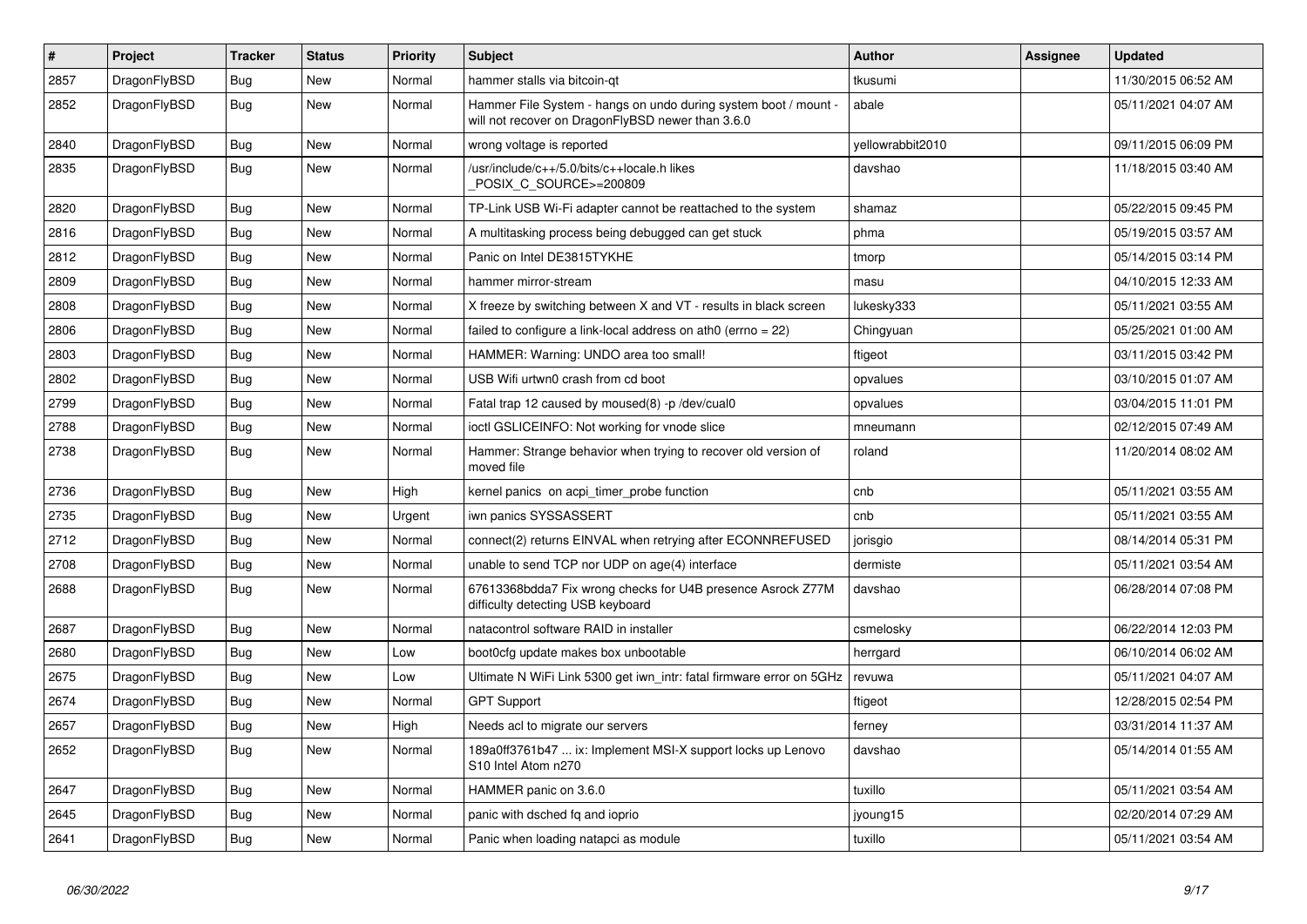| #    | Project      | <b>Tracker</b> | <b>Status</b> | <b>Priority</b> | Subject                                                                                                                      | <b>Author</b>     | Assignee | <b>Updated</b>      |
|------|--------------|----------------|---------------|-----------------|------------------------------------------------------------------------------------------------------------------------------|-------------------|----------|---------------------|
| 2630 | DragonFlyBSD | Bug            | <b>New</b>    | Normal          | Bring in latest iconv fixes from FreeBSD10 as well as csmapper<br>updates                                                    | tuxillo           |          | 05/11/2021 03:54 AM |
| 2629 | DragonFlyBSD | <b>Bug</b>     | <b>New</b>    | Normal          | Replace gcc44 with llvm34, clang34, and libc++                                                                               | tuxillo           |          | 06/02/2014 02:30 PM |
| 2626 | DragonFlyBSD | Bug            | <b>New</b>    | Normal          | iwn driver drops with error: "firmware error 'iwn_intr: fatal firmware<br>error""                                            | rodyaj            |          | 01/09/2014 05:50 AM |
| 2622 | DragonFlyBSD | Bug            | <b>New</b>    | Normal          | VAIO FIT15E fn keys support                                                                                                  | nonsolosoft       |          | 12/31/2013 01:31 AM |
| 2621 | DragonFlyBSD | Bug            | <b>New</b>    | Normal          | core dump using cdrom                                                                                                        | nonsolosoft       |          | 12/27/2013 12:43 AM |
| 2620 | DragonFlyBSD | Bug            | <b>New</b>    | Normal          | moused problem                                                                                                               | FilippoMo         |          | 12/20/2013 10:32 AM |
| 2619 | DragonFlyBSD | Bug            | <b>New</b>    | Normal          | DragonFly 3.6 can't be installed on a 6TB volume                                                                             | ftigeot           |          | 02/23/2014 11:55 PM |
| 2618 | DragonFlyBSD | Bug            | <b>New</b>    | Normal          | mouse problem on RELEASE-3_6_0                                                                                               | FilippoMo         |          | 12/20/2013 03:26 AM |
| 2611 | DragonFlyBSD | <b>Bug</b>     | <b>New</b>    | Normal          | Change in IP address results in network not working                                                                          | phma              |          | 12/05/2013 07:55 PM |
| 2609 | DragonFlyBSD | Bug            | <b>New</b>    | Normal          | master: panic: assertion<br>"LWKT_TOKEN_HELD_ANY(vm_object_token(object))" failed in<br>swp pager lookup                     | thomas.nikolajsen |          | 11/28/2013 11:36 AM |
| 2604 | DragonFlyBSD | Bug            | <b>New</b>    | Normal          | dell laptop does not boot with LATEST                                                                                        | isenmann          |          | 11/20/2013 02:07 AM |
| 2598 | DragonFlyBSD | Bug            | <b>New</b>    | Normal          | i386 via USB Booting                                                                                                         | mbzadegan         |          | 10/21/2013 02:28 AM |
| 2595 | DragonFlyBSD | Bug            | <b>New</b>    | Normal          | DragonFly 3.4.3 crashes on SUN Blade X6250 with Qlogic ISP 2432<br>FC card                                                   | Turvamies         |          | 10/07/2013 11:53 AM |
| 2587 | DragonFlyBSD | Bug            | <b>New</b>    | Normal          | SATA DVD writer not detected by DragonFly                                                                                    | srussell          |          | 09/04/2020 08:55 AM |
| 2586 | DragonFlyBSD | Bug            | <b>New</b>    | Normal          | pf: "modulate" state seems problematic                                                                                       | srussell          |          | 09/25/2013 07:36 PM |
| 2569 | DragonFlyBSD | <b>Bug</b>     | <b>New</b>    | Normal          | ctime NFS                                                                                                                    | ferney            |          | 08/11/2013 04:35 AM |
| 2568 | DragonFlyBSD | Bug            | <b>New</b>    | Normal          | <b>AHCI</b> panic                                                                                                            | josepht           |          | 06/07/2013 05:52 PM |
| 2565 | DragonFlyBSD | Bug            | <b>New</b>    | Normal          | "ifconfig ix0 up" panic                                                                                                      | Itpig402a         |          | 06/03/2013 05:46 AM |
| 2557 | DragonFlyBSD | Bug            | New           | Normal          | stock 3.4.1 kernel halts during booting if dm and dm_target_crypt<br>are loaded and RAID controller is present               | phma              |          | 05/12/2013 10:38 PM |
| 2552 | DragonFlyBSD | Bug            | <b>New</b>    | Low             | hammer recovery should indicate progress                                                                                     | phma              |          | 05/03/2013 12:13 AM |
| 2547 | DragonFlyBSD | <b>Bug</b>     | <b>New</b>    | High            | crashed while doing a dry run of pkg_rolling-replace                                                                         | phma              |          | 04/18/2013 10:40 PM |
| 2544 | DragonFlyBSD | Bug            | <b>New</b>    | Normal          | live DVD system boot (menu option 1) caused db> prompt on<br>PE1950                                                          | estrabd           |          | 05/11/2021 03:54 AM |
| 2535 | DragonFlyBSD | <b>Bug</b>     | <b>New</b>    | Normal          | Imap processes apparentlt blocked on disk I/O                                                                                | ftigeot           |          | 04/02/2013 09:31 AM |
| 2531 | DragonFlyBSD | Bug            | <b>New</b>    | Normal          | camcontrol fails to disable APM                                                                                              | m.lombardi85      |          | 03/23/2013 12:28 PM |
| 2529 | DragonFlyBSD | Bug            | New           | Low             | Sundance network adapter is not detected and attached                                                                        | kworr             |          | 03/25/2013 02:29 AM |
| 2526 | DragonFlyBSD | <b>Bug</b>     | New           | Normal          | hammer cleanup doesn't run on first day of DST                                                                               | pavalos           |          | 10/18/2016 05:28 PM |
| 2520 | DragonFlyBSD | <b>Bug</b>     | New           | Normal          | panic: assertion "IS_SERIALIZED((ifp->if_serializer))" failed in<br>if_default_serialize_assert at /usr/src/sys/net/if.c:437 | ano               |          | 03/09/2013 12:14 AM |
| 2509 | DragonFlyBSD | Bug            | New           | Normal          | Redefinition of DIRBLKSIZ in restore(8)                                                                                      | swildner          |          | 06/04/2022 04:40 AM |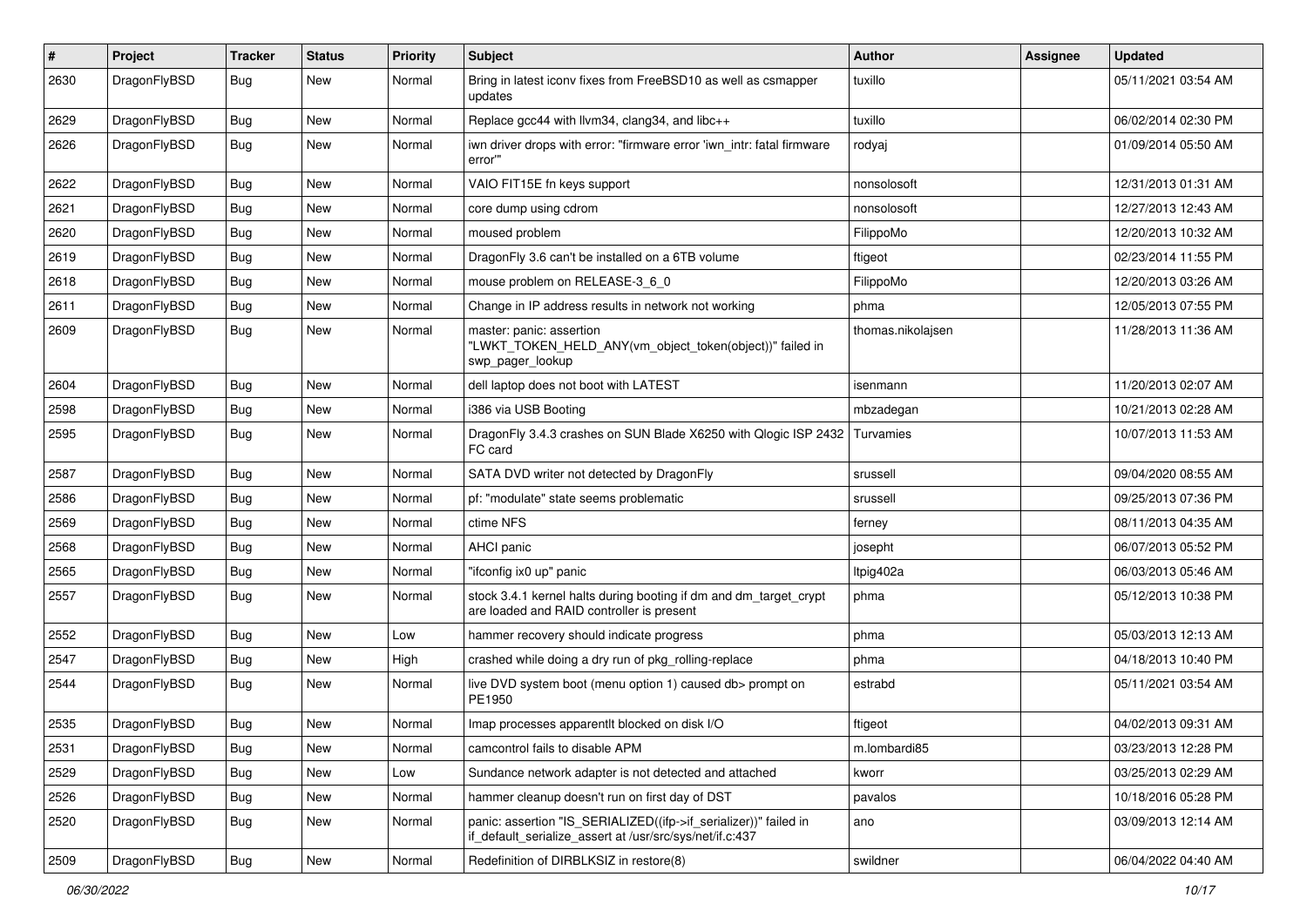| $\pmb{\#}$ | Project      | <b>Tracker</b> | <b>Status</b> | <b>Priority</b> | Subject                                                                                | Author            | Assignee | <b>Updated</b>      |
|------------|--------------|----------------|---------------|-----------------|----------------------------------------------------------------------------------------|-------------------|----------|---------------------|
| 2498       | DragonFlyBSD | Bug            | New           | Normal          | DFBSD v3.2.2-RELEASE - LIST_FIRST(&bp->b_dep) == NULL"<br>failed in vfs_vmio_release   | tuxillo           |          | 05/31/2022 04:09 PM |
| 2495       | DragonFlyBSD | <b>Bug</b>     | <b>New</b>    | High            | DFBSD v3.3.0.960.g553fe7 - ocnt != 0" failed in<br>prop_object_release                 | tuxillo           |          | 05/31/2022 04:08 PM |
| 2493       | DragonFlyBSD | <b>Bug</b>     | <b>New</b>    | Normal          | vidcontrol: invalid video mode name                                                    | Svarov            |          | 01/24/2013 09:55 AM |
| 2490       | DragonFlyBSD | <b>Bug</b>     | New           | Normal          | nmalloc should color addresses to avoid cache bank conflictsw                          | vsrinivas         |          | 06/10/2014 05:51 AM |
| 2489       | DragonFlyBSD | Bug            | New           | Normal          | nmalloc doesn't cache VA for allocations > 8KB                                         | vsrinivas         |          | 06/10/2014 05:51 AM |
| 2473       | DragonFlyBSD | Bug            | New           | Normal          | Kernel crash when trying to up the wpi0 device (Dfly<br>v3.3.0.758.g47388-DEVELOPMENT) | tomaz             |          | 02/24/2014 08:50 AM |
| 2453       | DragonFlyBSD | <b>Bug</b>     | <b>New</b>    | Normal          | panic: assertion "gd->gd_spinlocks == 0" failed                                        | Johannes.Hofmann  |          | 11/12/2012 12:54 PM |
| 2444       | DragonFlyBSD | <b>Bug</b>     | New           | Normal          | Crash during Hammer overnight cleanup                                                  | justin            |          | 11/04/2012 07:58 AM |
| 2436       | DragonFlyBSD | Bug            | New           | Normal          | panic: assertion "lp->lwp_qcpu == dd->cpuid" failed in<br>dfly_acquire_curproc         | thomas.nikolajsen |          | 01/23/2013 11:07 AM |
| 2434       | DragonFlyBSD | <b>Bug</b>     | <b>New</b>    | Normal          | BTX Halted - Boot fails on USB/GUI                                                     | lucmy             |          | 10/17/2012 08:12 PM |
| 2430       | DragonFlyBSD | Bug            | <b>New</b>    | Normal          | Alternate Password Hash method                                                         | robin.carey1      |          | 10/07/2012 06:28 AM |
| 2423       | DragonFlyBSD | <b>Bug</b>     | New           | Urgent          | After multiple panics/locks, hitting KKASSERT in<br>hammer init cursor                 | rumcic            |          | 09/18/2012 02:28 AM |
| 2421       | DragonFlyBSD | <b>Bug</b>     | <b>New</b>    | High            | Kernel panic: vm_fault: page 0xc0f70000 not busy!                                      | lentferj          |          | 10/03/2012 08:16 AM |
| 2412       | DragonFlyBSD | <b>Bug</b>     | New           | Normal          | wlan0 fails to get address via dhclient                                                | nonsolosoft       |          | 08/30/2012 05:55 AM |
| 2403       | DragonFlyBSD | Bug            | <b>New</b>    | Low             | newfs -E doesn't handle /dev/serno device names properly                               | ftigeot           |          | 08/17/2012 05:07 AM |
| 2389       | DragonFlyBSD | Bug            | New           | Normal          | computer crashed while listing processes                                               | phma              |          | 06/18/2012 02:49 PM |
| 2387       | DragonFlyBSD | <b>Bug</b>     | New           | Normal          | hammer ignores -t during dedup                                                         | phma              |          | 06/17/2012 12:30 PM |
| 2371       | DragonFlyBSD | <b>Bug</b>     | <b>New</b>    | Normal          | Timezone problem with America/Sao_Paulo                                                | raitech           |          | 05/17/2012 01:42 PM |
| 2369       | DragonFlyBSD | <b>Bug</b>     | New           | Normal          | panic: Bad link elm 0xffffffe07edf6068 next->prev != elm                               | jaydg             |          | 08/15/2012 03:04 AM |
| 2331       | DragonFlyBSD | Bug            | New           | Normal          | reading mouse mode from unopen file descriptor hangs mouse<br>driver                   | phma              |          | 03/14/2012 09:43 AM |
| 2329       | DragonFlyBSD | <b>Bug</b>     | <b>New</b>    | Normal          | ibm x3550 & acpi                                                                       | ano               |          | 06/03/2014 11:37 AM |
| 2324       | DragonFlyBSD | Bug            | <b>New</b>    | Normal          | natacotrol support > 2TB not working even after the ftigeot patch                      | zenny             |          | 03/03/2012 01:00 AM |
| 2319       | DragonFlyBSD | Bug            | New           | Normal          | crypt/passwd forward compat                                                            | c.turner1         |          | 02/28/2012 12:39 PM |
| 2316       | DragonFlyBSD | <b>Bug</b>     | New           | Normal          | Ungraceful invalid password handling for adding a new user in the<br>installer         | rune              |          | 04/27/2012 11:23 PM |
| 2311       | DragonFlyBSD | <b>Bug</b>     | New           | Normal          | Xorg crash having something to do with drm                                             | phma              |          | 02/22/2012 09:59 AM |
| 2308       | DragonFlyBSD | Bug            | New           | Normal          | System freeze when unloading snd_hda                                                   | jaydg             |          | 02/19/2012 07:15 AM |
| 2306       | DragonFlyBSD | <b>Bug</b>     | New           | Normal          | a crash starts the kernel debugger in text mode, but just reboots in X                 | phma              |          | 02/11/2012 08:02 PM |
| 2297       | DragonFlyBSD | <b>Bug</b>     | New           | Normal          | strange NFS (client) error messages / problems                                         | Anonymous         |          | 02/19/2012 02:59 PM |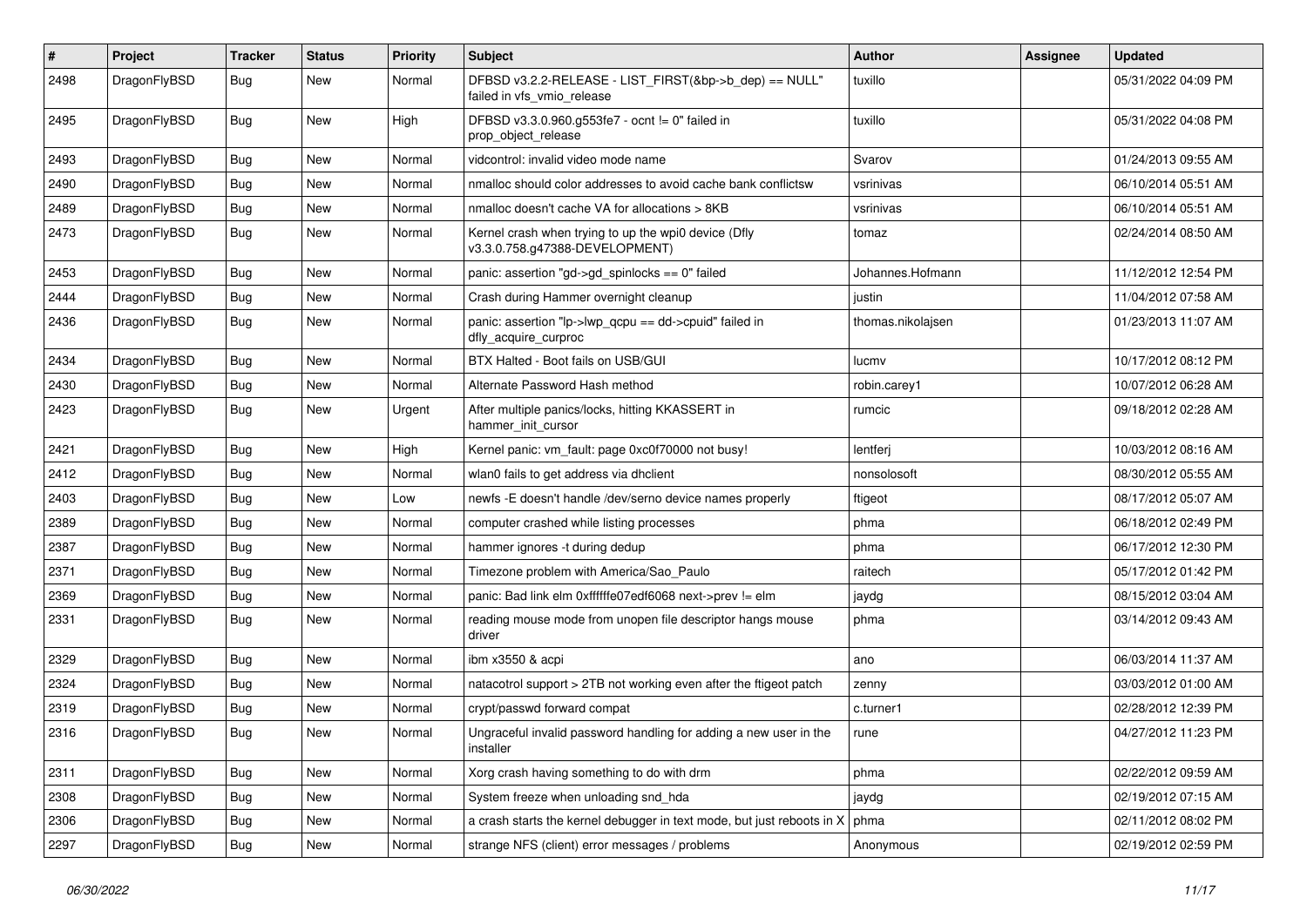| $\#$ | Project      | <b>Tracker</b> | <b>Status</b> | <b>Priority</b> | Subject                                                                                                    | <b>Author</b> | <b>Assignee</b> | <b>Updated</b>      |
|------|--------------|----------------|---------------|-----------------|------------------------------------------------------------------------------------------------------------|---------------|-----------------|---------------------|
| 2292 | DragonFlyBSD | Bug            | New           | Normal          | re interface with jumbo frames (mtu larger than 1500) hangs after<br>some traffic                          | Anonymous     |                 | 01/31/2012 12:11 AM |
| 2287 | DragonFlyBSD | <b>Bug</b>     | New           | Normal          | HAMMER(ROOT) Illegal UNDO TAIL signature at<br>300000001967c000                                            | y0n3t4n1      |                 | 11/07/2018 01:22 AM |
| 2283 | DragonFlyBSD | Bug            | <b>New</b>    | Normal          | DFBSD DragonFly v2.13.0.957.g4f459 - pmap_release: page<br>should already be gone 0xc27120bc               | tuxillo       |                 | 01/23/2012 03:03 AM |
| 2254 | DragonFlyBSD | Bug            | <b>New</b>    | Normal          | panic: assertion "ref < &td->td_toks_end" failed in lwkt_gettoken at<br>/usr/src/sys/kern/lwkt_token.c:588 | eocallaghan   |                 | 12/05/2011 10:21 PM |
| 2250 | DragonFlyBSD | Bug            | <b>New</b>    | Normal          | Kernel panic                                                                                               | adamk         |                 | 11/23/2018 01:10 AM |
| 2248 | DragonFlyBSD | Bug            | <b>New</b>    | Normal          | sysctl panic                                                                                               | pavalos       |                 | 11/23/2011 06:23 PM |
| 2245 | DragonFlyBSD | Bug            | <b>New</b>    | Normal          | panic: assertion "ref < &td->td_toks_end" failed in lwkt_gettoken at<br>/usr/src/sys/kern/lwkt token.c:588 | juanfra684    |                 | 11/22/2011 07:41 PM |
| 2224 | DragonFlyBSD | Bug            | <b>New</b>    | Normal          | v2.13.0.291.gaa7ec - Panic on fq while installing world                                                    | tuxillo       |                 | 11/18/2011 01:40 AM |
| 2210 | DragonFlyBSD | Bug            | New           | Normal          | Bugtracker cannot assign default project for new users                                                     | ahuete.devel  |                 | 11/17/2011 11:30 AM |
| 2199 | DragonFlyBSD | Bug            | New           | Normal          | screen segfaults if utmpx isn't present                                                                    | pavalos       |                 | 11/15/2011 10:52 PM |
| 2182 | DragonFlyBSD | <b>Bug</b>     | New           | Normal          | if msk PHY FIFO underrun/overflow                                                                          | nonsolosoft   |                 | 09/03/2012 06:39 AM |
| 2171 | DragonFlyBSD | Bug            | <b>New</b>    | Normal          | DFBSD v2.13.0.151.gdc8442 - panic: assertion "(*ptep &<br>$(PG_MANAGED PG_V)) == PG_V"$                    | tuxillo       |                 | 11/04/2011 05:06 PM |
| 2167 | DragonFlyBSD | Bug            | New           | Normal          | shutdown/reboot fails after uptime msq                                                                     | marino        |                 | 11/28/2011 03:01 AM |
| 2166 | DragonFlyBSD | Bug            | New           | Normal          | DFBSD v2.13.0.109.g05b9d - Strange lockups                                                                 | tuxillo       |                 | 10/29/2011 11:20 AM |
| 2164 | DragonFlyBSD | Bug            | New           | Normal          | panic on reboot from usb.                                                                                  | eocallaghan   |                 | 10/27/2011 09:29 AM |
| 2161 | DragonFlyBSD | Bug            | New           | Normal          | Outdated xorg.conf file gets installed into etc and screws up mouse                                        | eocallaghan   |                 | 10/27/2011 01:51 PM |
| 2158 | DragonFlyBSD | Bug            | New           | Normal          | iwn panics with assertion on boot.                                                                         | eocallaghan   |                 | 10/24/2011 04:13 PM |
| 2154 | DragonFlyBSD | Bug            | <b>New</b>    | Normal          | vkernel copyout() doesn't return EFAULT on error                                                           | vsrinivas     |                 | 10/20/2011 03:53 AM |
| 2153 | DragonFlyBSD | <b>Bug</b>     | New           | Normal          | Too many unuseful warnings at boot                                                                         | juanfra684    |                 | 10/18/2011 10:16 PM |
| 2141 | DragonFlyBSD | Bug            | New           | Urgent          | loader and/or documentation broken                                                                         | sjg           |                 | 01/20/2012 10:51 AM |
| 2140 | DragonFlyBSD | <b>Bug</b>     | New           | High            | hammer io delallocate panic with 'duplicate entry' message                                                 | ttw           |                 | 10/07/2011 12:22 PM |
| 2138 | DragonFlyBSD | Bug            | <b>New</b>    | Normal          | > 100% CPU usage                                                                                           | robin.carey1  |                 | 09/26/2011 12:20 PM |
| 2136 | DragonFlyBSD | <b>Bug</b>     | New           | Normal          | socketpair() doesn't free file descriptors on copyout failure                                              | vsrinivas     |                 | 04/05/2013 09:13 AM |
| 2129 | DragonFlyBSD | Bug            | <b>New</b>    | Normal          | DFBSD v2.11.0.661.gf9438 i386 - panic: lockmgr thrd sleep                                                  | tuxillo       |                 | 09/05/2011 09:49 AM |
| 2125 | DragonFlyBSD | <b>Bug</b>     | New           | Normal          | Weird garbage in dmesg                                                                                     | herrgard      |                 | 08/30/2011 08:04 PM |
| 2124 | DragonFlyBSD | <b>Bug</b>     | New           | Normal          | getty repeating too quickly on port /dev/ttyv0                                                             | sgeorge.ml    |                 | 09/01/2011 04:28 AM |
| 2123 | DragonFlyBSD | <b>Bug</b>     | New           | Normal          | hammer is losing files                                                                                     | schmir        |                 | 08/30/2011 07:56 PM |
| 2117 | DragonFlyBSD | <b>Bug</b>     | New           | High            | ACPI and/or bce(4) problem with 2.11.0.673.g0d557 on HP DL380<br>G6                                        | pauska        |                 | 08/22/2011 10:15 AM |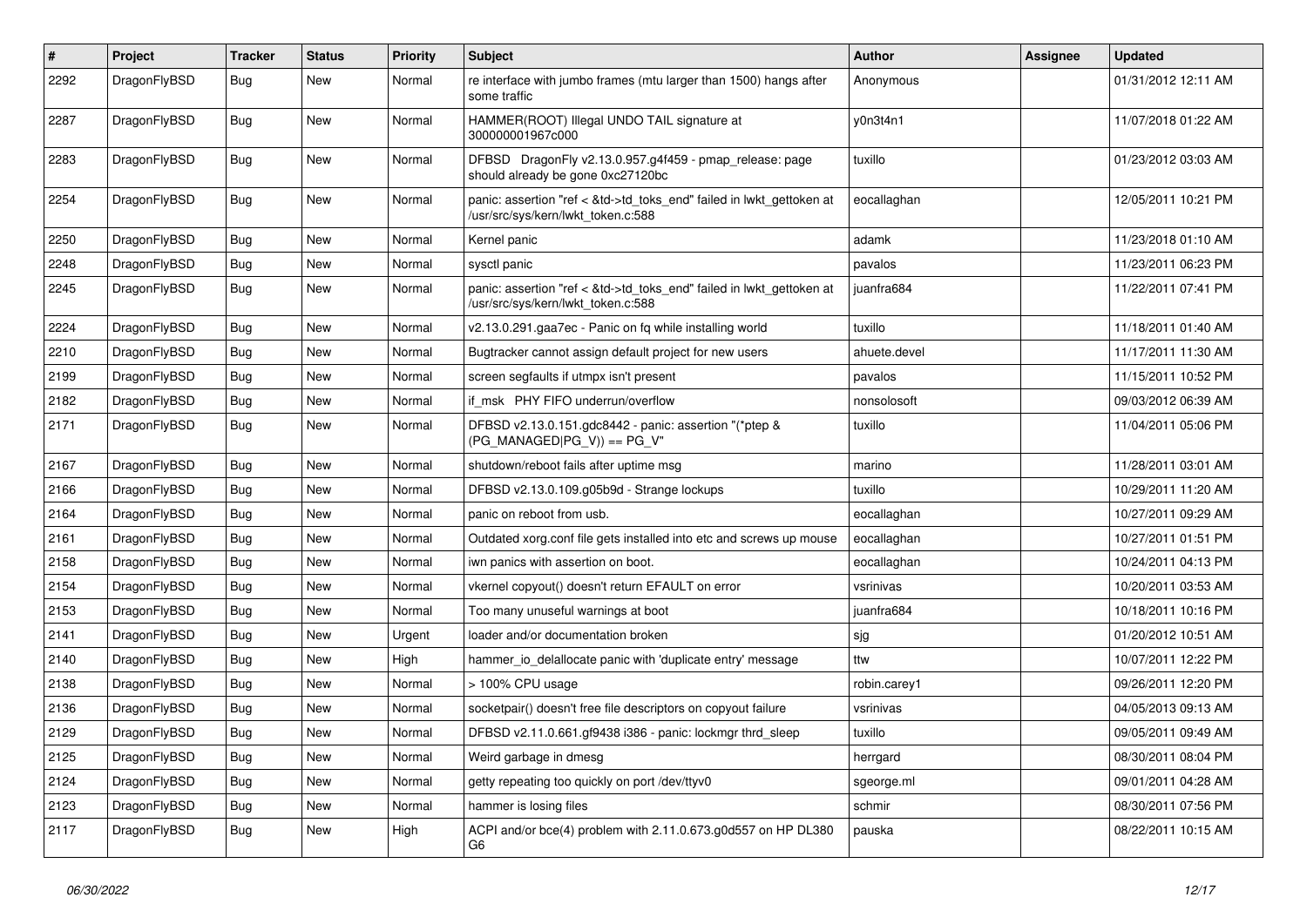| $\sharp$ | Project      | <b>Tracker</b> | <b>Status</b> | <b>Priority</b> | Subject                                                                                    | <b>Author</b>     | Assignee | <b>Updated</b>      |
|----------|--------------|----------------|---------------|-----------------|--------------------------------------------------------------------------------------------|-------------------|----------|---------------------|
| 2115     | DragonFlyBSD | <b>Bug</b>     | New           | Normal          | [msk] system freeze after receive some paquet                                              | bsdsx             |          | 08/22/2011 10:22 AM |
| 2107     | DragonFlyBSD | Bug            | New           | Normal          | 2.10.1 sata dvd drive issue                                                                | ausppc            |          | 07/31/2011 08:41 PM |
| 2104     | DragonFlyBSD | <b>Bug</b>     | New           | Normal          | network configuration seg. fault on install CD                                             | navratil          |          | 07/26/2011 07:55 AM |
| 2099     | DragonFlyBSD | <b>Bug</b>     | <b>New</b>    | Normal          | page fault panic in vm system                                                              | pavalos           |          | 07/10/2011 08:51 AM |
| 2095     | DragonFlyBSD | <b>Bug</b>     | New           | Low             | Running installer post-install: Unsupported DFUI transport "                               | greenrd           |          | 06/26/2011 09:20 AM |
| 2094     | DragonFlyBSD | <b>Bug</b>     | <b>New</b>    | Normal          | Segfault when gdb printing backtrace from core dump                                        | greenrd           |          | 06/25/2011 04:14 PM |
| 2085     | DragonFlyBSD | <b>Bug</b>     | New           | Normal          | panic: assertion: (m->flags & PG_MAPPED) == 0 in<br>vm_page_free_toq                       | vsrinivas         |          | 06/10/2011 07:48 AM |
| 2084     | DragonFlyBSD | Bug            | New           | Normal          | DFBSD v2.11.0.242.g4d317 - panic: zone: entry not free                                     | tuxillo           |          | 07/03/2012 01:23 AM |
| 2082     | DragonFlyBSD | Bug            | <b>New</b>    | Normal          | dfbsd 2.10.1 amd64 - mc port build error with 'bmake bin-install'                          | sun-doctor        |          | 05/25/2011 07:18 PM |
| 2080     | DragonFlyBSD | <b>Bug</b>     | New           | Normal          | panic: lockmgr thrd sleep: called from interrupt, ipi, or hard code<br>section             | rumcic            |          | 05/30/2011 05:06 PM |
| 2078     | DragonFlyBSD | <b>Bug</b>     | New           | Normal          | DFBSD i386 v2.11.0.201.g3ed2f - Panic during installworld into a<br>vn0 device             | tuxillo           |          | 05/19/2011 07:50 PM |
| 2077     | DragonFlyBSD | Bug            | New           | Normal          | USB devices conflicting                                                                    | srussell          |          | 05/17/2011 05:12 PM |
| 2075     | DragonFlyBSD | <b>Bug</b>     | <b>New</b>    | Normal          | pflogd on x86 64                                                                           | fanch             |          | 05/16/2011 04:04 PM |
| 2072     | DragonFlyBSD | Bug            | New           | Normal          | Fatal trap 12: stopped at lwkt_send_ipiq3                                                  | rumcic            |          | 05/17/2011 04:12 AM |
| 2071     | DragonFlyBSD | Bug            | New           | High            | Panic on assertion: (int)(flg->seq - seq) > 0 in hammer flusher flush<br>after inode error | vsrinivas         |          | 06/12/2011 07:59 AM |
| 2067     | DragonFlyBSD | Bug            | New           | Normal          | sound/pcm: "play interrupt timeout, channel dead"                                          | matthiasr         |          | 05/11/2021 03:55 AM |
| 2061     | DragonFlyBSD | Bug            | <b>New</b>    | Normal          | USB keyboard boot panic                                                                    | sjg               |          | 05/04/2012 12:20 AM |
| 2055     | DragonFlyBSD | <b>Bug</b>     | <b>New</b>    | Normal          | $ssh + IPV6 + bridge \Rightarrow$ connection freezes                                       | steve             |          | 04/24/2011 07:13 PM |
| 2052     | DragonFlyBSD | Bug            | New           | Normal          | Kernel panic: CPU APIC ID out of range                                                     | Anonymous         |          | 05/02/2011 11:06 AM |
| 2051     | DragonFlyBSD | Bug            | <b>New</b>    | Normal          | No ipv6 lan route entry created on 2.10                                                    | ftigeot           |          | 04/21/2011 10:37 AM |
| 2048     | DragonFlyBSD | Bug            | New           | Normal          | panic: ffs_sync: rofs mod                                                                  | pavalos           |          | 04/12/2011 05:45 AM |
| 2045     | DragonFlyBSD | Bug            | New           | Normal          | ral(4): Fatal trap 12: page fault while in kernel mode (two panics)                        | herrgard          |          | 11/03/2011 05:34 PM |
| 2042     | DragonFlyBSD | <b>Bug</b>     | New           | Normal          | kernel panic, when run boot0cfg                                                            | sepherosa         |          | 05/31/2022 03:01 PM |
| 2020     | DragonFlyBSD | Bug            | <b>New</b>    | Low             | Port brcm80211 driver from Linux to DragonFly BSD                                          | studer            |          | 03/05/2011 10:54 PM |
| 2008     | DragonFlyBSD | <b>Bug</b>     | New           | Normal          | lwkt setcpu remote: td->td flags 00800621 console flood                                    | pavalos           |          | 03/06/2011 09:37 PM |
| 2004     | DragonFlyBSD | <b>Bug</b>     | New           | Normal          | LWKT_WAIT_IPIQ panic                                                                       | steve             |          | 03/08/2011 05:46 PM |
| 1990     | DragonFlyBSD | <b>Bug</b>     | <b>New</b>    | Normal          | /mnt too large to mount                                                                    | peur.neu          |          | 02/16/2011 11:24 PM |
| 1984     | DragonFlyBSD | <b>Bug</b>     | New           | Normal          | hammer mount fails after crash - HAMMER: FIFO record bad head<br>signature                 | thomas.nikolajsen |          | 03/08/2011 06:57 PM |
| 1982     | DragonFlyBSD | <b>Bug</b>     | <b>New</b>    | Low             | There is no linuxulator on x86-64                                                          | herrgard          |          | 05/31/2022 02:25 PM |
| 1975     | DragonFlyBSD | Bug            | New           | Normal          | Applications seg fault in select() and poll()                                              | rumcic            |          | 05/31/2022 02:58 PM |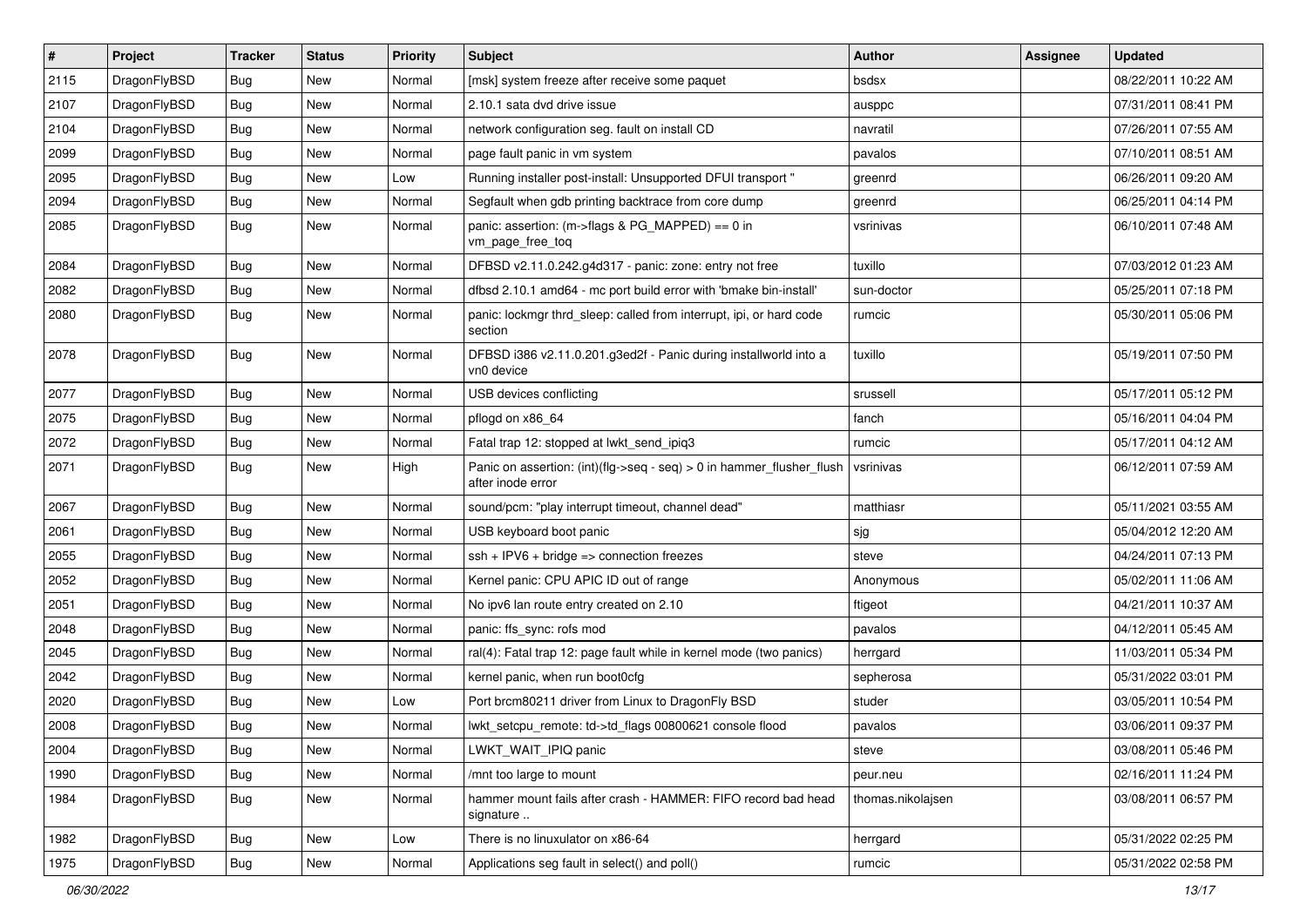| #    | Project      | <b>Tracker</b> | <b>Status</b> | <b>Priority</b> | Subject                                                                                                                                                                                           | <b>Author</b>      | Assignee | <b>Updated</b>      |
|------|--------------|----------------|---------------|-----------------|---------------------------------------------------------------------------------------------------------------------------------------------------------------------------------------------------|--------------------|----------|---------------------|
| 1961 | DragonFlyBSD | <b>Bug</b>     | <b>New</b>    | Normal          | Can't create dump from DDB                                                                                                                                                                        | shamaz             |          | 01/29/2011 09:02 PM |
| 1959 | DragonFlyBSD | <b>Bug</b>     | <b>New</b>    | Normal          | DFBSD v2.9.1.422.gc98f2 - Panic during boot - IPv6 and PF                                                                                                                                         | tuxillo            |          | 01/13/2011 03:37 AM |
| 1951 | DragonFlyBSD | <b>Bug</b>     | New           | Normal          | dma timeouts at phyaddr on a good hdd                                                                                                                                                             | peur.neu           |          | 01/04/2011 07:12 AM |
| 1949 | DragonFlyBSD | Bug            | New           | Normal          | iwn panic                                                                                                                                                                                         | pavalos            |          | 01/30/2011 03:21 AM |
| 1947 | DragonFlyBSD | Bug            | New           | Low             | GA-880GM-UD2H (rev. 1.3) AHCI fails to detect disks at the end of<br>the RAID controller                                                                                                          | eocallaghan        |          | 11/27/2021 08:46 AM |
| 1944 | DragonFlyBSD | <b>Bug</b>     | New           | Normal          | panic: backing object 0xdea7b258 was somehow re-referenced<br>during collapse!                                                                                                                    | sepherosa          |          | 12/27/2010 02:06 AM |
| 1943 | DragonFlyBSD | <b>Bug</b>     | <b>New</b>    | Normal          | hammer assertion panic                                                                                                                                                                            | peter              |          | 12/27/2010 12:45 AM |
| 1942 | DragonFlyBSD | <b>Bug</b>     | New           | Normal          | locking against myself in getcacheblk()?                                                                                                                                                          | qhwt.dfly          |          | 05/31/2022 02:15 PM |
| 1941 | DragonFlyBSD | <b>Bug</b>     | New           | Normal          | wlan config crash                                                                                                                                                                                 | abandon.every.hope |          | 12/24/2010 07:54 PM |
| 1939 | DragonFlyBSD | Bug            | New           | Normal          | Panic on nightly build and stress test box                                                                                                                                                        | lentferj           |          | 12/18/2010 08:41 AM |
| 1935 | DragonFlyBSD | Bug            | New           | Normal          | mouse does not work after switching between x and console                                                                                                                                         | shamaz             |          | 12/13/2010 10:06 AM |
| 1923 | DragonFlyBSD | <b>Bug</b>     | New           | Normal          | Abysmal NFS performance with IPv6                                                                                                                                                                 | ftigeot            |          | 12/05/2010 09:34 PM |
| 1920 | DragonFlyBSD | <b>Bug</b>     | New           | High            | system hangs                                                                                                                                                                                      | zhtw               |          | 11/22/2010 08:59 AM |
| 1917 | DragonFlyBSD | <b>Bug</b>     | New           | Normal          | panic: assertion: (RB_EMPTY(&ip->rec_tree) && (ip->flags &<br>HAMMER_INODE_XDIRTY) == 0)    (!RB_EMPTY(&ip->rec_tree)<br>&& (ip->flags & HAMMER INODE XDIRTY) != 0) in<br>hammer_flush_inode_done | qhwt.dfly          |          | 11/24/2010 03:23 AM |
| 1916 | DragonFlyBSD | <b>Bug</b>     | <b>New</b>    | Normal          | Constant crashes on x86 64 with UFS                                                                                                                                                               | lentferj           |          | 11/21/2010 07:40 PM |
| 1913 | DragonFlyBSD | <b>Bug</b>     | New           | Normal          | panic: assertion: ip->flush_state != HAMMER_FST_FLUSH in<br>hammer_flush_inode_core                                                                                                               | swildner           |          | 11/20/2010 05:27 PM |
| 1907 | DragonFlyBSD | <b>Bug</b>     | <b>New</b>    | Normal          | Hammer crash in hammer flusher flush()                                                                                                                                                            | swildner           |          | 11/11/2010 05:07 AM |
| 1899 | DragonFlyBSD | <b>Bug</b>     | New           | Normal          | Keyboard doesn't work                                                                                                                                                                             | fransm             |          | 05/15/2022 03:32 PM |
| 1884 | DragonFlyBSD | Bug            | New           | Normal          | System completely freezes while listening music (devbuf: malloc<br>limit exceeded)                                                                                                                | shamaz             |          | 01/24/2011 05:00 PM |
| 1882 | DragonFlyBSD | <b>Bug</b>     | <b>New</b>    | Low             | Idea for handling new USB vendor/device codes                                                                                                                                                     | bmk                |          | 10/20/2010 12:15 PM |
| 1877 | DragonFlyBSD | Bug            | New           | Normal          | Freeze during 1st hammer cleanup after new install                                                                                                                                                | elekktretterr      |          | 05/15/2022 11:43 AM |
| 1874 | DragonFlyBSD | <b>Bug</b>     | New           | Normal          | mpd listening on all IPs, accepting only on one                                                                                                                                                   | rumcic             |          | 05/08/2011 01:01 PM |
| 1873 | DragonFlyBSD | <b>Bug</b>     | New           | Normal          | Panic upon usb mouse detach and reattaching                                                                                                                                                       | rumcic             |          | 02/01/2011 09:53 AM |
| 1867 | DragonFlyBSD | <b>Bug</b>     | New           | Normal          | it(4) motherboard and fan problems                                                                                                                                                                | tuxillo            |          | 07/08/2011 10:48 AM |
| 1861 | DragonFlyBSD | Bug            | New           | Normal          | panic via kprintf (lockmgr called in a hard section)                                                                                                                                              | vsrinivas          |          | 10/11/2010 12:56 AM |
| 1850 | DragonFlyBSD | <b>Bug</b>     | New           | Normal          | volume-add on hammer root fs panic                                                                                                                                                                | Johannes.Hofmann   |          | 04/18/2019 04:27 AM |
| 1836 | DragonFlyBSD | <b>Bug</b>     | New           | Normal          | Incorrect TCP checksum show up in tcpdump                                                                                                                                                         | robgar1            |          | 05/15/2022 11:22 AM |
| 1826 | DragonFlyBSD | <b>Bug</b>     | New           | Normal          | panic during boot: assertion so->so_port  in tcp_input                                                                                                                                            | ftigeot            |          | 05/15/2022 11:05 AM |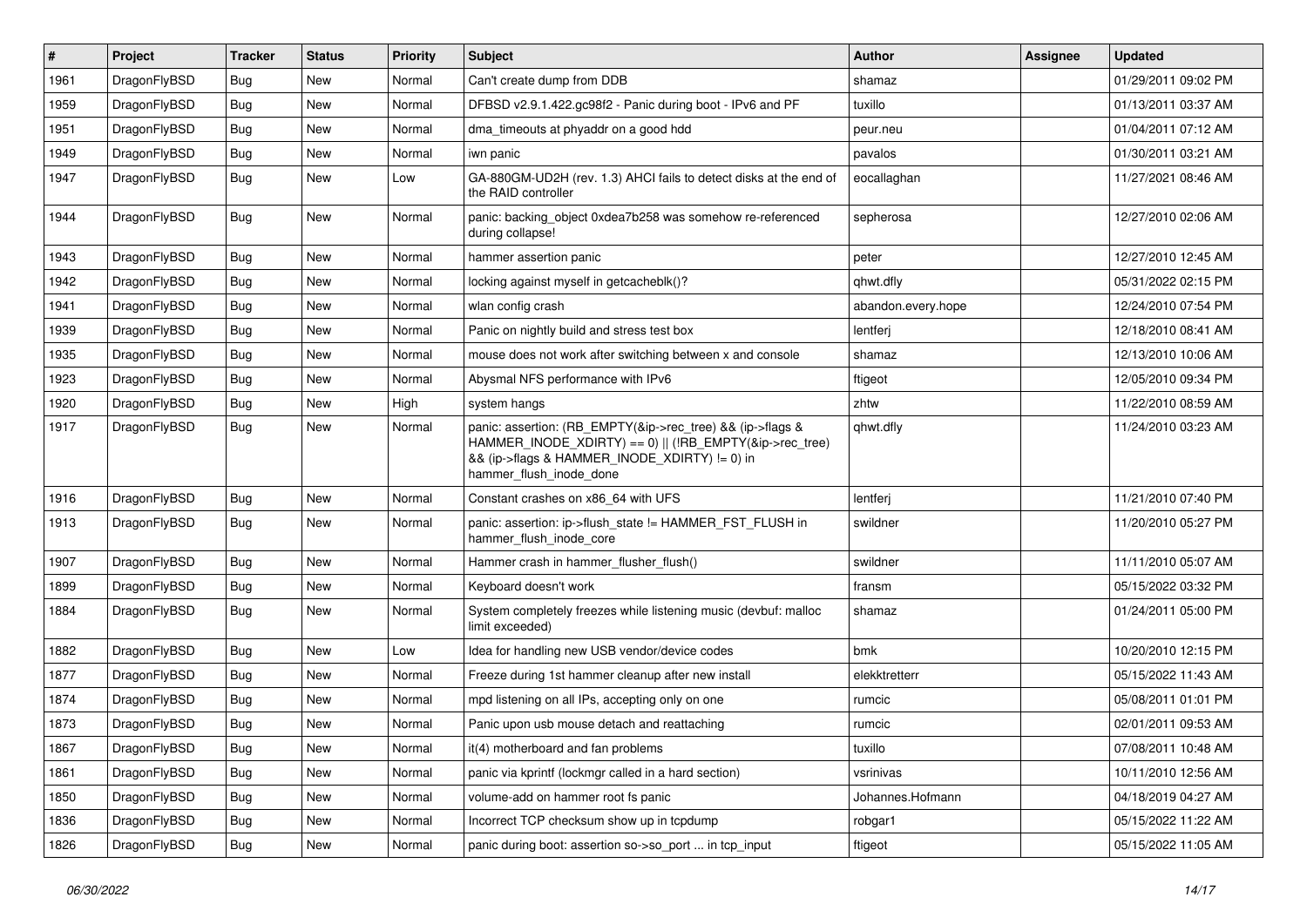| $\vert$ # | Project      | <b>Tracker</b> | <b>Status</b> | <b>Priority</b> | <b>Subject</b>                                                                                                                                           | Author         | Assignee  | <b>Updated</b>      |
|-----------|--------------|----------------|---------------|-----------------|----------------------------------------------------------------------------------------------------------------------------------------------------------|----------------|-----------|---------------------|
| 1818      | DragonFlyBSD | <b>Bug</b>     | <b>New</b>    | Normal          | panic: Bad tailq NEXT (kqueue issue ?)                                                                                                                   | ftigeot        |           | 05/15/2022 11:40 AM |
| 1786      | DragonFlyBSD | Bug            | <b>New</b>    | Normal          | Calling NULL function pointer initiates panic loop                                                                                                       | sjg            |           | 10/11/2010 05:28 PM |
| 1774      | DragonFlyBSD | <b>Bug</b>     | <b>New</b>    | Normal          | New IP header cleanup branch available for testing                                                                                                       | dillon         |           | 05/15/2022 10:59 AM |
| 1695      | DragonFlyBSD | Bug            | <b>New</b>    | Normal          | NFS-related system breakdown                                                                                                                             | Anonymous      |           | 04/10/2014 12:35 AM |
| 1634      | DragonFlyBSD | <b>Bug</b>     | <b>New</b>    | Normal          | panic: spin lock: 0xe4ad1320, indefinitive wait!                                                                                                         | elekktretterr  |           | 01/19/2015 03:21 AM |
| 1594      | DragonFlyBSD | <b>Bug</b>     | New           | Normal          | Kernel panic during boot from Live CD on Dell E6400                                                                                                      | bodie          |           | 05/11/2021 03:54 AM |
| 1559      | DragonFlyBSD | Bug            | <b>New</b>    | Normal          | kernel trap                                                                                                                                              | phma           |           | 11/27/2021 08:43 AM |
| 1525      | DragonFlyBSD | <b>Bug</b>     | New           | Normal          | boehm-gc problems                                                                                                                                        | hasso          |           | 10/13/2012 07:13 PM |
| 1463      | DragonFlyBSD | Bug            | <b>New</b>    | Normal          | Mountroot before drives are initialized                                                                                                                  | elekktretterr  |           | 12/07/2010 01:30 PM |
| 1313      | DragonFlyBSD | Bug            | New           | Low             | Signal code in kernel needs major overhaul (signal queues,<br>si_code, si_addr)                                                                          | hasso          |           | 05/11/2021 04:00 AM |
| 1246      | DragonFlyBSD | Bug            | <b>New</b>    | Normal          | bad resolution (monitor desync) with livedvd                                                                                                             | Przem0l        |           | 02/18/2014 06:29 AM |
| 1194      | DragonFlyBSD | Bug            | <b>New</b>    | Normal          | SCSI errors while trying to copy photos from my camera                                                                                                   | elekktretterr  |           | 01/14/2015 04:39 PM |
| 1193      | DragonFlyBSD | <b>Bug</b>     | New           | Normal          | kernel doesn't recognize cdrom drive                                                                                                                     | nonsolosoft    |           | 01/25/2014 09:11 PM |
| 1185      | DragonFlyBSD | Bug            | <b>New</b>    | High            | need a tool to merge changes into /etc                                                                                                                   | wa1ter         |           | 02/18/2014 06:02 AM |
| 989       | DragonFlyBSD | <b>Bug</b>     | New           | Normal          | installer/fdisk trouble with wrapped values                                                                                                              | Discodestroyer |           | 02/18/2014 06:27 AM |
| 599       | DragonFlyBSD | <b>Bug</b>     | <b>New</b>    | Urgent          | 1.9.0 reproducable panic                                                                                                                                 | pavalos        |           | 12/22/2010 01:08 AM |
| 1538      | DragonFlyBSD | <b>Bug</b>     | <b>New</b>    | Low             | mountroot should probe file systems                                                                                                                      | corecode       | alexh     | 11/24/2010 06:35 PM |
| 1430      | DragonFlyBSD | <b>Bug</b>     | <b>New</b>    | Normal          | Buggy $w(1)$ ?                                                                                                                                           | hasso          | alexh     | 11/24/2010 08:09 AM |
| 2092      | DragonFlyBSD | Bug            | <b>New</b>    | Normal          | Panic: Bad link elm 0x next->prev != elm                                                                                                                 | masterblaster  | dillon    | 12/04/2011 12:49 PM |
| 2870      | DragonFlyBSD | Bug            | <b>New</b>    | High            | Broken text and icons when glamor acceleration is used                                                                                                   | 375gnu         | ftigeot   | 01/31/2016 12:13 AM |
| 1964      | DragonFlyBSD | <b>Bug</b>     | New           | Normal          | iwn (panic assertion : wlan_assert_serialized)                                                                                                           | sjmm.ptr       | josepht   | 02/01/2011 12:57 PM |
| 1946      | DragonFlyBSD | <b>Bug</b>     | New           | Normal          | ieee80211 panic                                                                                                                                          | pavalos        | josepht   | 01/27/2011 06:00 PM |
| 1969      | DragonFlyBSD | <b>Bug</b>     | <b>New</b>    | Normal          | pf-related network problem                                                                                                                               | pavalos        | lentferj  | 02/01/2011 06:57 PM |
| 679       | DragonFlyBSD | Bug            | New           | Low             | Netgraph backward compatibility for old *LEN constants                                                                                                   | nant           | nant      | 02/18/2014 05:45 AM |
| 2822      | DragonFlyBSD | Bug            | <b>New</b>    | Normal          | USB 3.0 stick throws "reading primary partition table: error<br>accessing offset 000[] for 152" error, while the stick works on any<br>other OS I tested | revuwa         | profmakx  | 06/29/2015 05:56 AM |
| 2746      | DragonFlyBSD | Bug            | New           | Normal          | some fraction of xterms started from the xmonad window manager<br>get killed with SIGALRM                                                                | isenmann       | profmakx  | 12/28/2014 02:51 AM |
| 600       | DragonFlyBSD | <b>Bug</b>     | New           | Low             | /sys/libkern/karc4random                                                                                                                                 | robin_carey5   | profmakx  | 01/19/2015 03:07 AM |
| 2825      | DragonFlyBSD | <b>Bug</b>     | New           | High            | 3x dhclient = hanging system (objcache exhausted)                                                                                                        | jaccovonb      | sepherosa | 05/11/2021 03:55 AM |
| 1769      | DragonFlyBSD | <b>Bug</b>     | New           | Normal          | panic: assertion: _tp->tt_msg->tt_cpuid == mycpuid in<br>tcp_callout_active                                                                              | pavalos        | sjg       | 05/15/2022 11:07 AM |
| 1532      | DragonFlyBSD | <b>Bug</b>     | New           | Low             | jemalloc doesn't work on DragonFly                                                                                                                       | hasso          | sjg       | 08/02/2011 01:14 AM |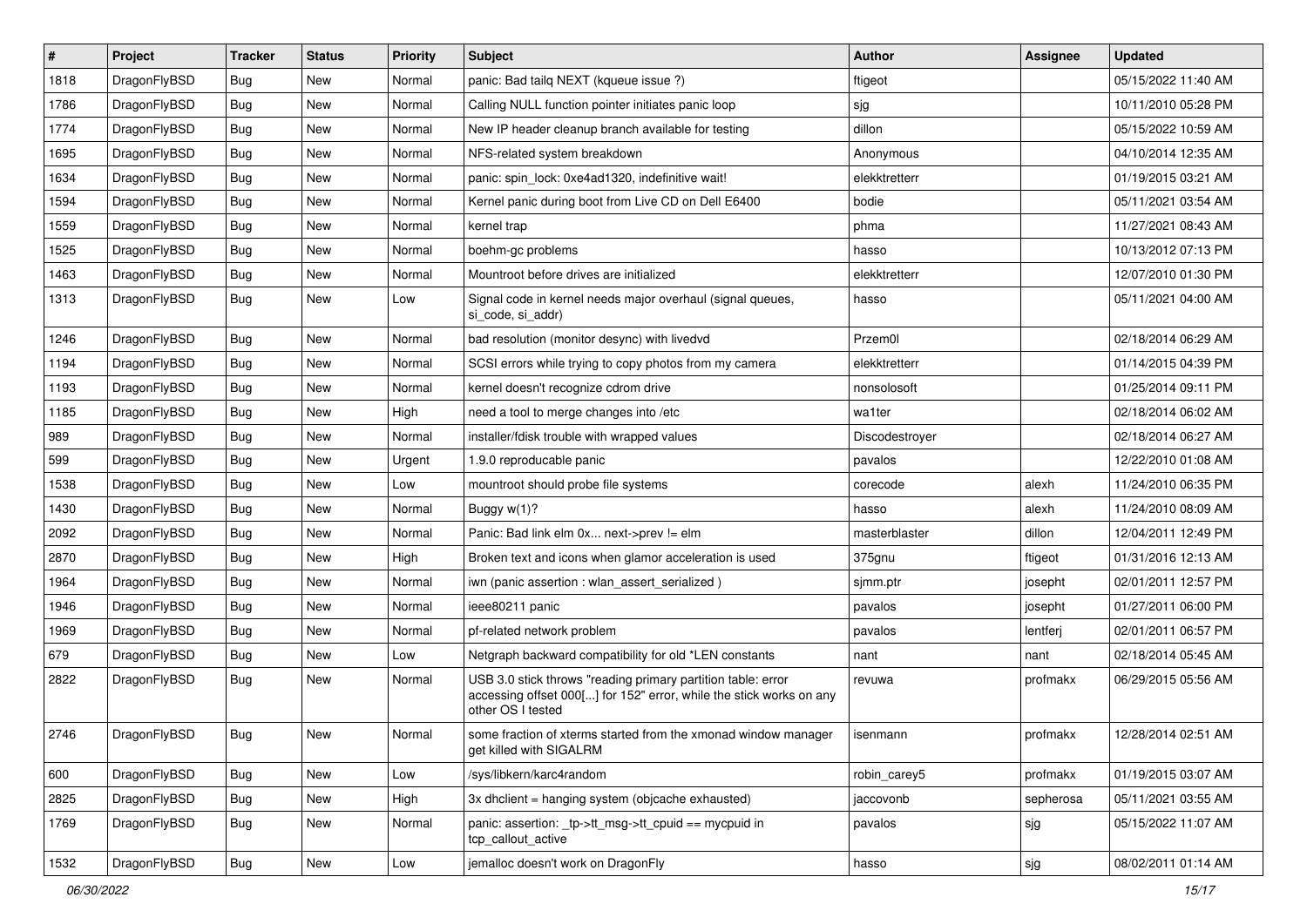| $\vert$ # | Project      | <b>Tracker</b> | <b>Status</b> | <b>Priority</b> | <b>Subject</b>                                                                               | Author    | Assignee  | <b>Updated</b>      |
|-----------|--------------|----------------|---------------|-----------------|----------------------------------------------------------------------------------------------|-----------|-----------|---------------------|
| 2585      | DragonFlyBSD | Bug            | New           | Normal          | Dfly 3.4.3 on ESXi 5.1, HP Smart Array P410 passthrough<br>recognised, but not functioning   | yggdrasil | swildner  | 05/09/2022 08:14 AM |
| 2265      | DragonFlyBSD | <b>Bug</b>     | <b>New</b>    | Normal          | mbsrtowcs does not properly handle invalid mbstate_t in ps                                   | c.turner1 | swildner  | 01/10/2012 07:56 PM |
| 2252      | DragonFlyBSD | Bug            | <b>New</b>    | Low             | snd hda not useable if loaded via /boot/loader.conf                                          | xbit      | swildner  | 12/14/2011 12:23 AM |
| 1714      | DragonFlyBSD | Bug            | <b>New</b>    | Low             | hwpmc                                                                                        | alexh     | swildner  | 08/18/2012 02:03 PM |
| 341       | DragonFlyBSD | <b>Bug</b>     | New           | Normal          | Vinum erroneously repors devices as busy                                                     | corecode  | swildner  | 01/21/2012 04:50 AM |
| 3314      | DragonFlyBSD | Bug            | <b>New</b>    | Normal          | Bring virtio_console(4) from FreeBSD                                                         | tuxillo   | tuxillo   | 05/29/2022 08:24 AM |
| 2496      | DragonFlyBSD | <b>Bug</b>     | New           | Normal          | NTFS malloc limit exceeded                                                                   | plasmob   | tuxillo   | 02/19/2013 08:47 AM |
| 2416      | DragonFlyBSD | Bug            | <b>New</b>    | Normal          | ' entry can be removed on mounted nfs filesystem                                             | ftigeot   | tuxillo   | 06/03/2014 04:40 AM |
| 1876      | DragonFlyBSD | Bug            | <b>New</b>    | Normal          | devfs in jail + logging out from console(ttyv1+) -> panic                                    | qhwt.dfly | tuxillo   | 05/31/2022 03:24 PM |
| 1556      | DragonFlyBSD | Bug            | <b>New</b>    | Normal          | many processes stuck in "hmrrcm", system unusable                                            | corecode  | tuxillo   | 05/11/2021 03:52 AM |
| 1474      | DragonFlyBSD | Bug            | <b>New</b>    | Normal          | ithread 1 unexpectedly rescheduled                                                           | corecode  | tuxillo   | 05/11/2021 03:52 AM |
| 1442      | DragonFlyBSD | Bug            | New           | Normal          | blocking SIGSEGV and triggering a segment violation produces an<br>all CPU consuming process | corecode  | tuxillo   | 05/11/2021 03:52 AM |
| 1440      | DragonFlyBSD | Bug            | <b>New</b>    | Normal          | ptrace/gdb doesn't work after process blocks SIGTRAP                                         | corecode  | tuxillo   | 05/11/2021 03:52 AM |
| 1293      | DragonFlyBSD | <b>Bug</b>     | New           | Normal          | 2.2.1-REL Installer Request                                                                  | mk        | tuxillo   | 05/11/2021 04:00 AM |
| 1198      | DragonFlyBSD | Bug            | <b>New</b>    | High            | DDB loops panic in db read bytes                                                             | corecode  | tuxillo   | 05/11/2021 03:51 AM |
| 731       | DragonFlyBSD | Bug            | <b>New</b>    | Normal          | system freeze on "slice too large"                                                           | corecode  | tuxillo   | 06/25/2022 04:01 AM |
| 2828      | DragonFlyBSD | Bug            | New           | High            | On AMD APUs and Bulldozer CPUs, the machdep.cpu_idle_hlt<br>sysctl should be 3 by default    | vadaszi   | vadaszi   | 05/11/2021 04:07 AM |
| 2577      | DragonFlyBSD | <b>Bug</b>     | <b>New</b>    | Normal          | virtio-blk iops performance is cpu limited on high end devices                               | gjs278    | vsrinivas | 08/01/2013 02:28 PM |
| 2370      | DragonFlyBSD | Bug            | <b>New</b>    | Normal          | panic: ffs_valloc: dup alloc                                                                 | marino    | vsrinivas | 02/01/2013 09:28 AM |
| 2113      | DragonFlyBSD | Bug            | <b>New</b>    | Normal          | nmalloc threaded program fork leak                                                           | vsrinivas | vsrinivas | 08/11/2011 07:25 PM |
| 3312      | DragonFlyBSD | Submit         | New           | Normal          | hammer2: redundant chain modify after chain creation                                         | tkusumi   |           | 05/15/2022 01:35 PM |
| 3276      | DragonFlyBSD | Submit         | New           | Normal          | Add option controlling whether gpt expand expands the last partition<br>(needs testing)      | falsifian |           | 07/10/2021 03:35 AM |
| 3227      | DragonFlyBSD | Submit         | New           | Normal          | Add HAMMER2 instructions in the installation medium README                                   | daftaupe  |           | 03/26/2020 03:34 PM |
| 3206      | DragonFlyBSD | Submit         | <b>New</b>    | Normal          | update psm/kbd to FreeBSD 12.0 code                                                          | htse      |           | 10/05/2019 03:49 PM |
| 3201      | DragonFlyBSD | Submit         | New           | Normal          | Fixes make search display                                                                    | htse      |           | 08/20/2021 04:02 PM |
| 3147      | DragonFlyBSD | Submit         | New           | Normal          | Enable headless installation                                                                 | ddegroot  |           | 10/09/2018 01:25 PM |
| 3142      | DragonFlyBSD | Submit         | New           | Normal          | lib/libdmsg: Unbreak using new API EVP_CIPHER_CTX_new()                                      | tkusumi   |           | 07/08/2018 04:18 AM |
| 3135      | DragonFlyBSD | Submit         | New           | Normal          | Add EVFILT_RECV and EVFILT_SEND                                                              | tautolog  |           | 05/25/2018 09:59 PM |
| 3041      | DragonFlyBSD | Submit         | New           | Normal          | firmware: Remove embedding of multiple images in one module.                                 | Anonymous |           | 12/25/2020 02:15 AM |
| 2933      | DragonFlyBSD | Submit         | New           | Normal          | Remove unix domain socket support from cat(1)                                                | sevan     |           | 08/01/2016 08:10 PM |